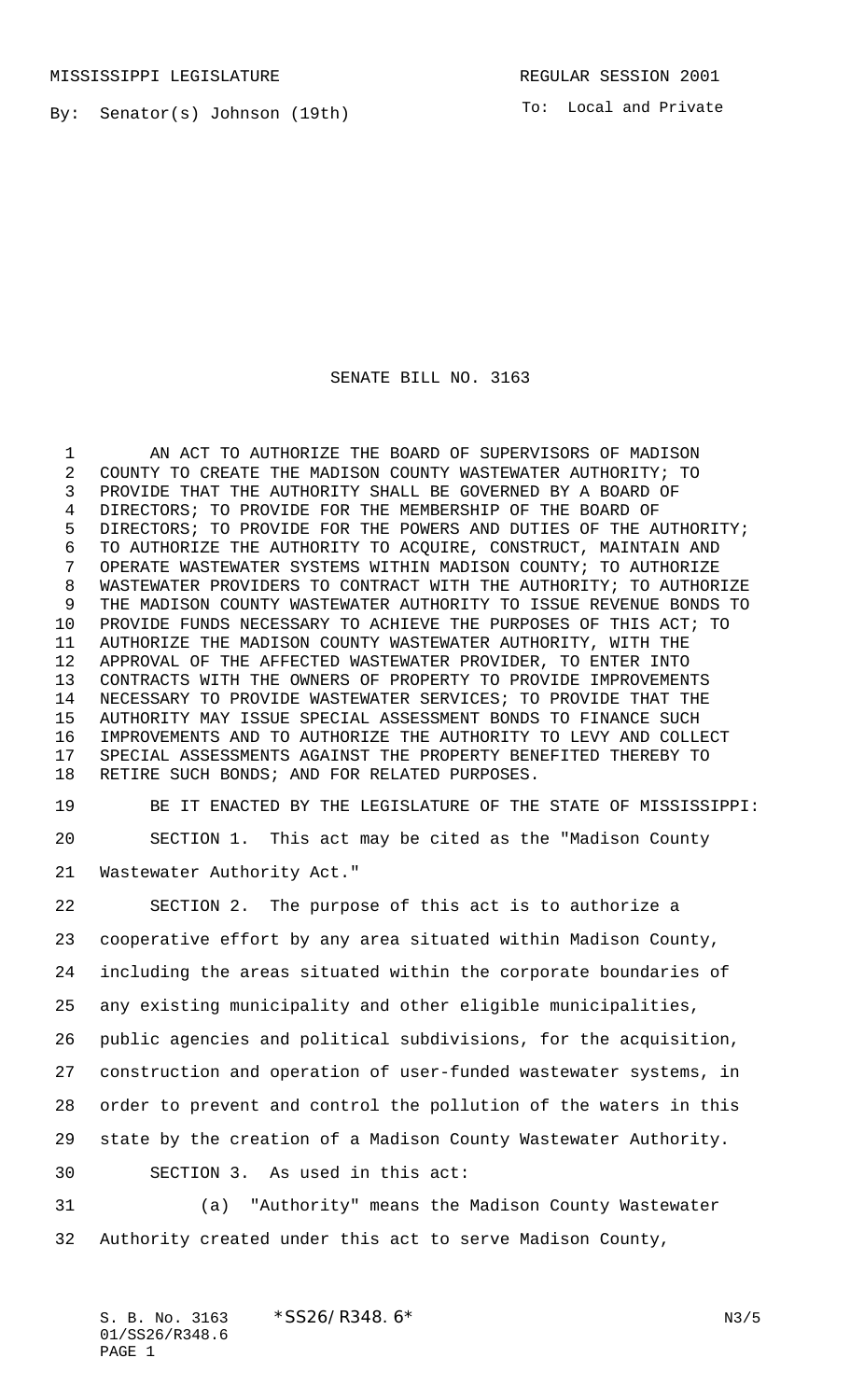Mississippi, or a designated portion thereof, as set forth in the resolution creating or expanding the authority.

 (b) "Board of directors" means the Board of Directors of the Madison County Wastewater Authority.

 (c) "Bonds" means revenue bonds and interim notes, and other certificates of indebtedness of the authority issued under the provisions of this act.

 (d) "Madison County wastewater plan" means a comprehensive plan for wastewater systems within the Madison County area, consistent with standards established pursuant to applicable federal and state law.

 (e) "Municipality" means any incorporated city, town, or village of the State of Mississippi, whether operating under general law or under special charter, lying wholly or partly within Madison County, Mississippi.

 (f) "Wastewater services provider" or "provider" means a municipality that provides wastewater services or a nonprofit association or other public utility that holds a certificate of public convenience and necessity for wastewater service from the Mississippi Public Service Commission and the Pearl River Valley Water Supply District.

 (g) "Public agency" means any county, municipality, or persons, as are defined herein, lying wholly or partially within the Madison County area, any state board or commission owning or operating properties within a Madison County area, a district created pursuant to Sections 51-9-101 through 51-9-163 or Sections 19-5-151 through 19-5-257, or any other political subdivision of the State of Mississippi lying wholly or partially within Madison County and having the power to own and operate wastewater systems. (h) "Wastewater system" means a system for transporting, transferring, treating and disposing of wastewater, including, but not limited to, transportation systems and

treatment facilities, as these terms are defined in this act.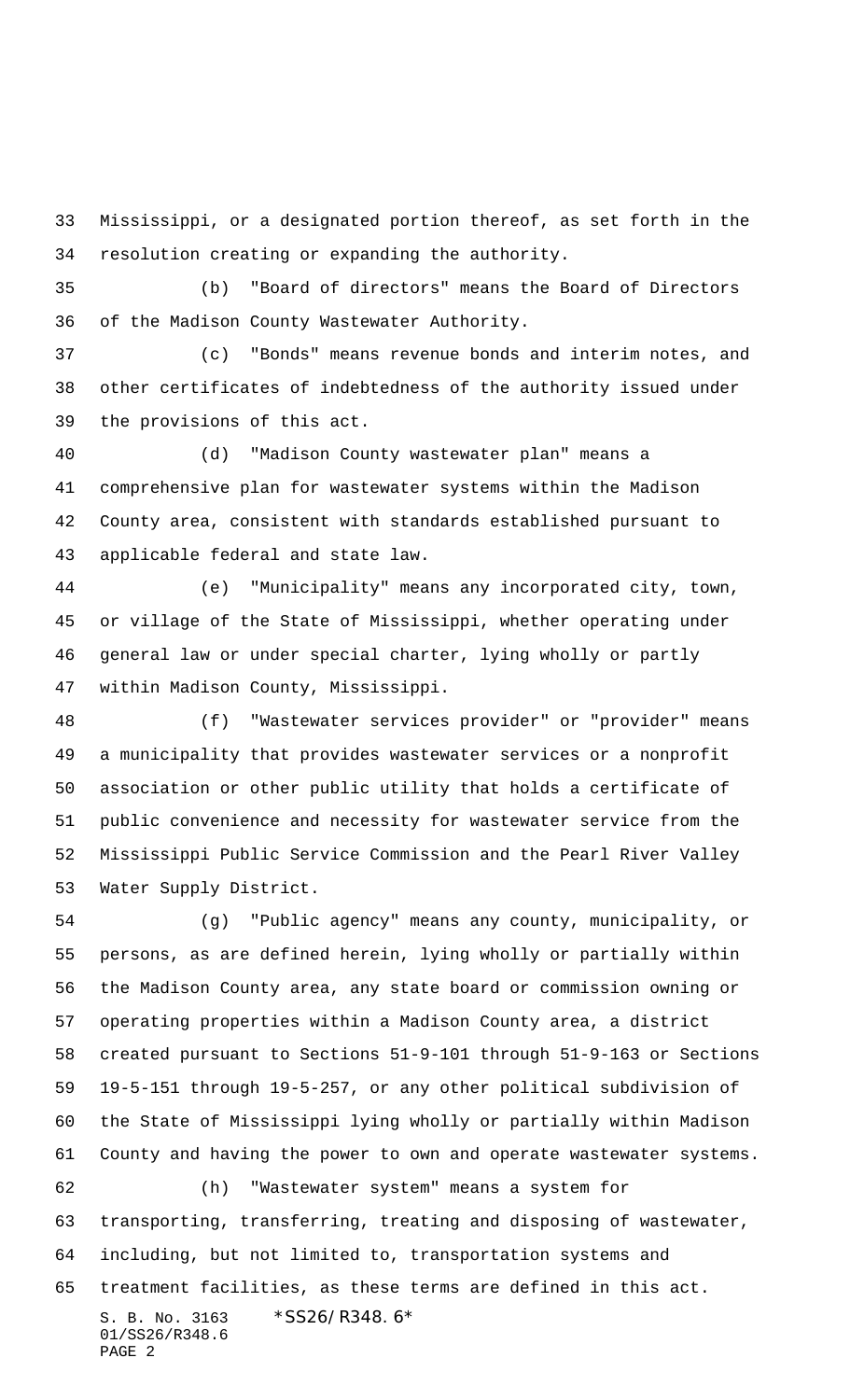(i) "Wastewater" means water being disposed of by any person and which is contaminated with waste or sewage, including residential, industrial, municipal, recreational and any other wastewater that may cause impairment of the quality of the waters of the state.

 (j) "Point of delivery" means the point where control of wastewater passes from a provider to the authority. A "point of delivery" generally will be a metering station where flow from a provider's collection system is discharged into the authority's transportation (trunk main) system.

 SECTION 4. (1) (a) Prior to the establishment of the authority, the Board of Supervisors of Madison County must adopt a resolution proposing the establishment of the authority.

 (b) The resolution shall include the following: (i) A statement of the necessity for the service 81 or services to be supplied by the proposed authority;

 (ii) The proposed corporate name for the authority;

84 (iii) The proposed boundaries of the authority, which shall be Madison County, Mississippi;

 (iv) An estimate of the cost of the acquisition or construction of the facilities to be operated by the authority with disclosure that the estimate shall not serve as a limitation upon the financing of the creation, operation, improving upon or 90 extending of the authority;

S. B. No. 3163 \*SS26/R348.6\* 01/SS26/R348.6 PAGE 3 (2) Upon the approval of the Board of Supervisors of Madison County of the appropriate resolution, the Board of Supervisors of Madison County shall fix a time and place for a public hearing upon the question of the public convenience and necessity of the incorporation of the proposed authority. The hearing shall not be more than forty-five (45) days after the approval of the resolution. The date of the hearing, the place at which it shall be held, the proposed boundaries of the authority, and the purpose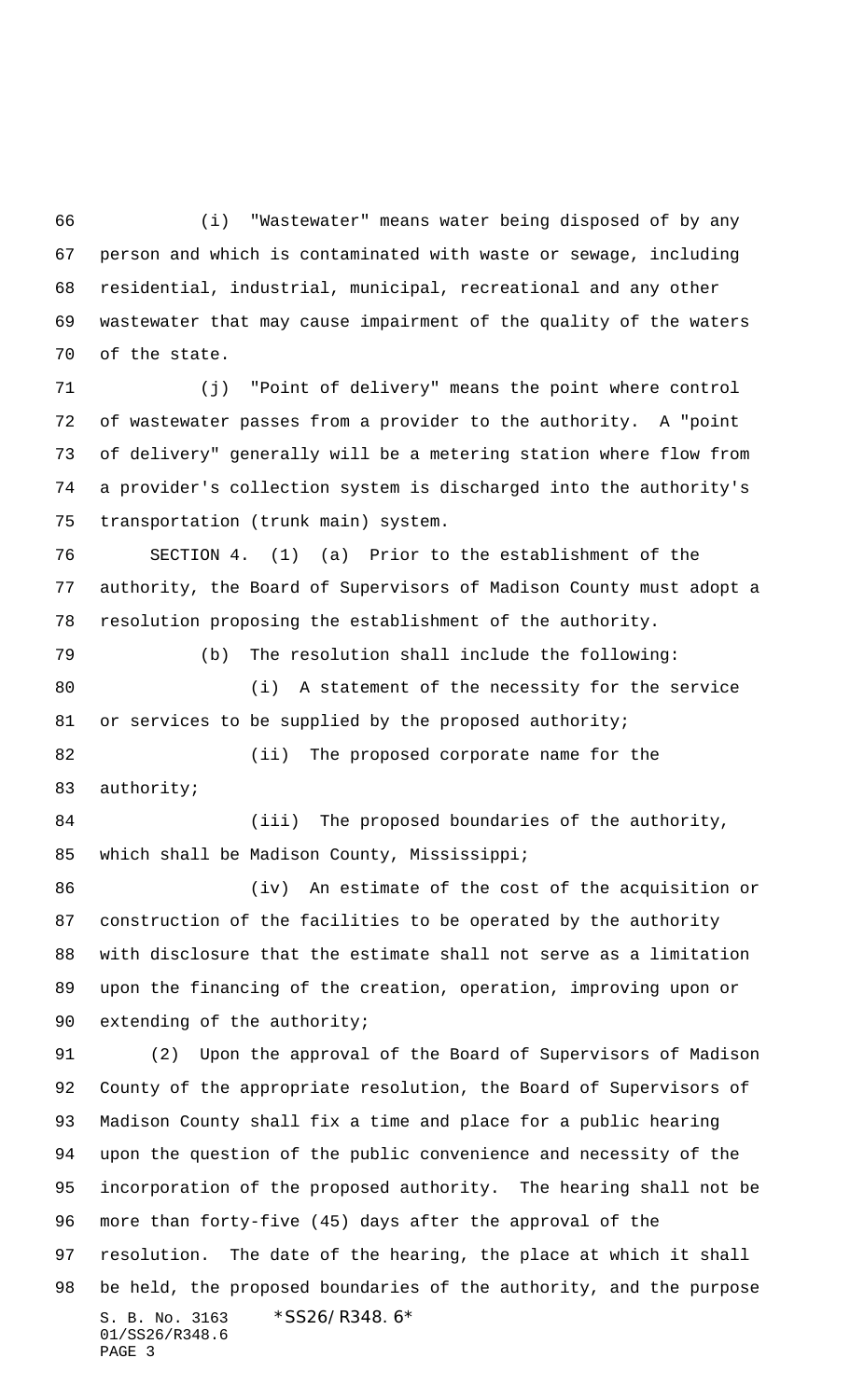of the hearing, shall be set forth in a notice to be signed by the clerk of the Board of Supervisors of Madison County to be published in a newspaper having general circulation in the county once a week for at least three (3) consecutive weeks before the date set forth for the hearing. The first such publication shall be made not less than twenty-one (21) days before the date of such hearing and the last publication shall be made not more than seven (7) days before the date of such hearing.

 (3) After the public hearing, should the Board of Supervisors of Madison County determine that the public convenience and necessity require the creation of the authority, and that the creation of the authority is economically sound and desirable, the Board of Supervisors of Madison County shall adopt a resolution making the aforesaid findings and declaring its intention to create the authority on a date to be specified and designating the name of the proposed authority and its boundaries.

 (4) A certified copy of the resolution as adopted by the Board of Supervisors of Madison County shall be published in a newspaper having a general circulation within Madison County once a week for at least three (3) consecutive weeks before the date specified in such resolution as the date upon which such Madison County Board of Supervisors intends to create the authority. The first such publication shall be made not less than twenty-one (21) days before the date specified, and the last such publication shall be made not more than seven (7) days before such date.

 (5) When so organized, the authority shall have the power to sue and be sued, provided that the authority shall not be liable and shall be immune from suit at law or in the equity on account of any wrongful or tortuous act or omission, including libel, slander or defamation, by it, or any such act or omission by any employee of the authority, subject to and in accordance with the provisions of Sections 11-46-1 through 11-46-19.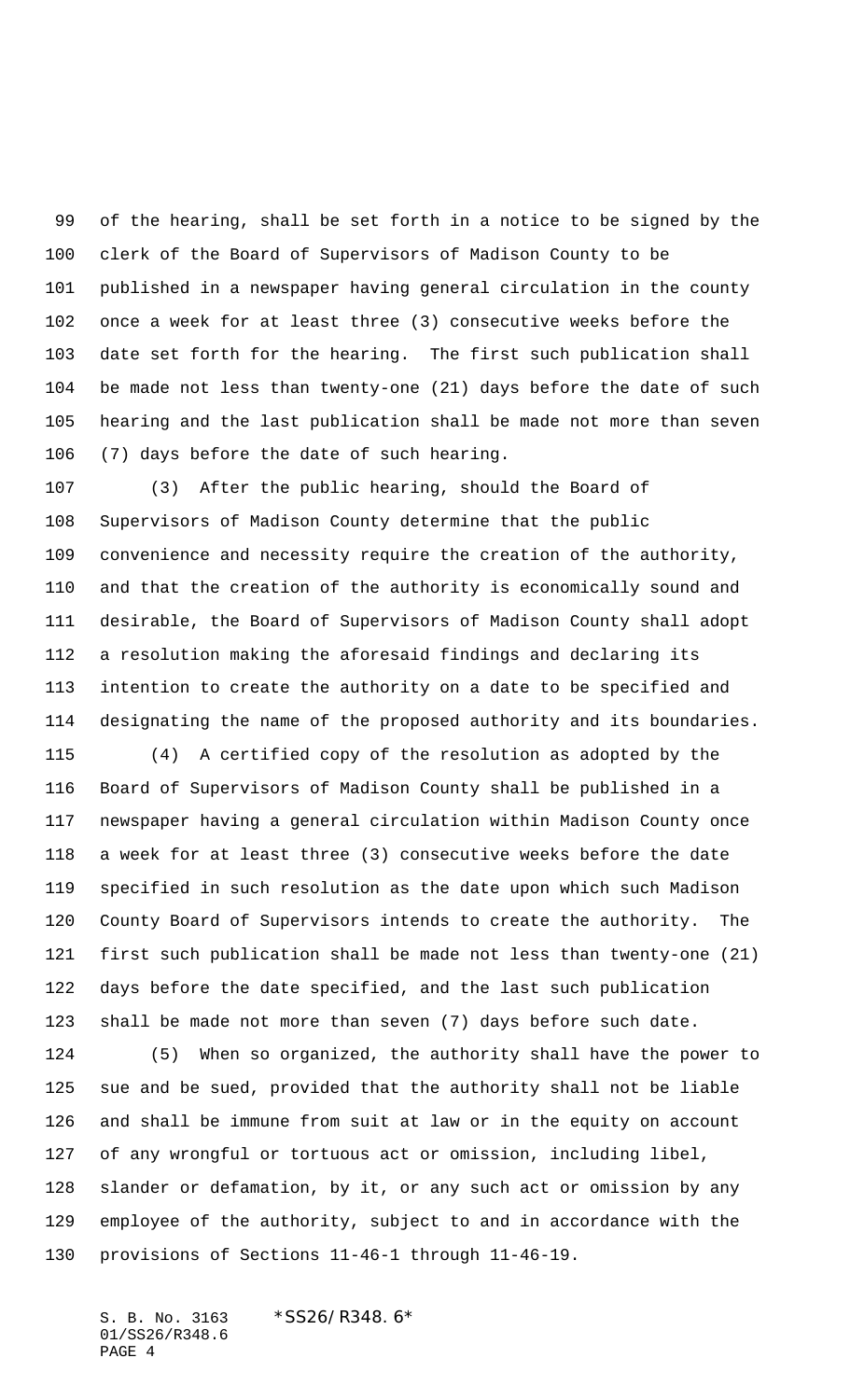SECTION 5. (1) (a) All powers of the authority shall be exercised by a board of directors consisting of one (1) appointed by each of the following: Bear Creek Water Association, a nonprofit corporation; Canton Municipal Utilities; Town of Flora; City of Madison; City of Ridgeland; Pearl River Valley Water Supply District; West Madison Utility District; the Lake Lorman Utility District; and the Board of Supervisors of Madison County.

 (b) If any appointing public agency or nonprofit corporation, other than the Board of Supervisors of Madison County, shall cease to provide wastewater services for a period of more than six (6) consecutive months, the member appointed by such public agency or corporation shall be removed from the board and the public agency or corporation shall no longer be represented on the board. The board shall determine the facts requiring removal and shall remove the member by action of the board. Removal of a board member under this paragraph shall not affect any contracts previously entered into by the board.

 (c) Membership in the authority shall be voluntary. Failure to appoint a representative to the board of directors by a public agency or nonprofit corporation within sixty (60) days of the creation of the authority shall exempt such public agency or nonprofit corporation from membership in the authority. However, such agency or nonprofit corporation may apply and be considered for representative membership on the board by the directors at a later date. Representatives appointed to serve on the board of directors as outlined in this subsection (1) shall serve at the will and pleasure of the appointing public agency or nonprofit corporation.

S. B. No. 3163 \*SS26/R348.6\* 01/SS26/R348.6 PAGE 5 (2) Each director shall serve at the will and pleasure of the appointing entity for a term of four (4) years. Any vacancy arising by the expiration of a director's term, or a vacancy created by the removal of a director for any other reason, shall be filled in the same manner as the original appointment.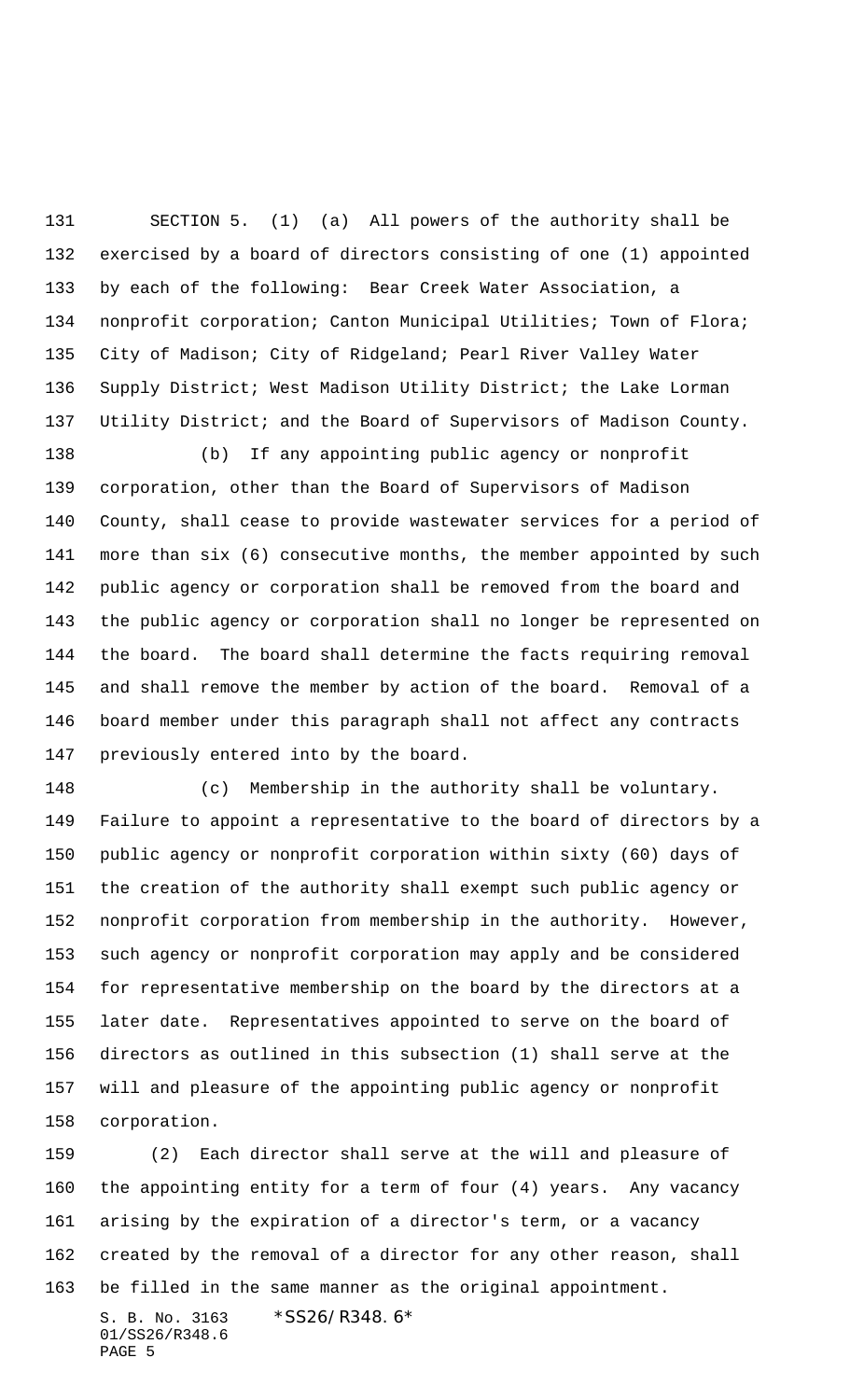(3) Notwithstanding the appointive authority herein granted to the Board of Supervisors of Madison County, its legal and actual responsibilities, authority and function, subsequent to the creation of the authority, shall be specifically limited to such appointive function and responsibilities.

 (4) The operation, management, abolition, or dissolution of the authority, and all such other matters in connection therewith, shall be vested solely and only in the board of directors, and the operation, management, abolition, or dissolution of the authority shall be accomplished only by the board of directors.

 (5) The board of directors of the authority shall elect annually from its membership a president and vice president of the authority and such other officers as, in the judgment of the board, are necessary. The president shall be the chief executive officer of the authority and the presiding officer of the board, and shall have the same right to vote as any other director. The vice president shall perform all duties and exercise all powers conferred by this act upon the president when the president is absent or fails or declines to act, except the president's right to vote. The board also shall appoint a secretary and a treasurer who may or may not be members of the board, and it may combine those offices. The treasurer shall give bond in the sum of not less than Fifty Thousand Dollars (\$50,000.00) as set by the board of directors, and each director may be required to give bond in the sum of not less than Ten Thousand Dollars (\$10,000.00), with sureties qualified to do business in this state. The premiums on such bonds shall be an expense of the authority. Such bonds shall be payable to the State of Mississippi. The bonds shall be conditioned upon the treasurer or director faithfully performing all duties of his office and accounting for all money or other assets which shall come into his custody as treasurer or director of the authority.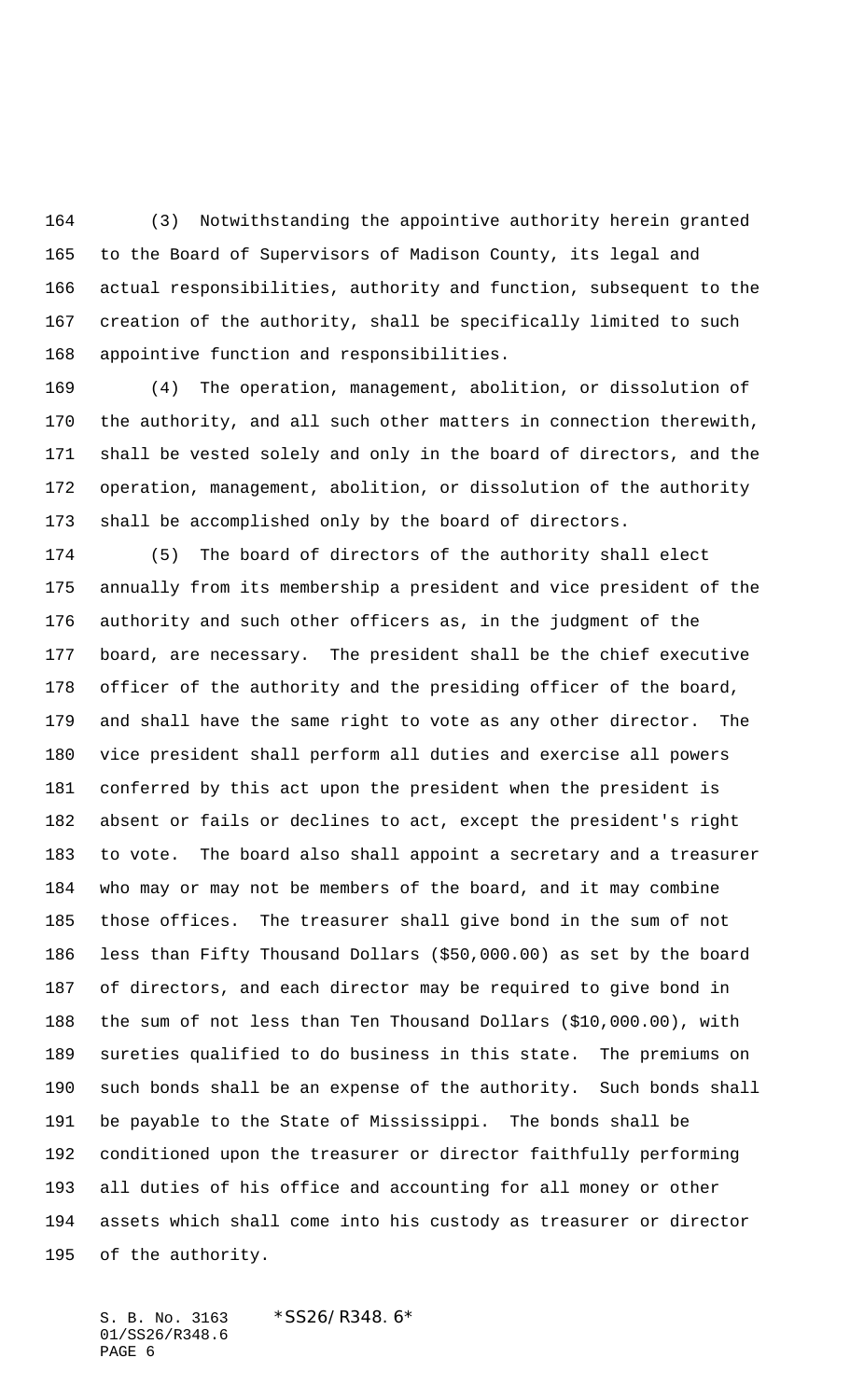(6) The members of the board of directors of the authority shall serve without salary, but shall be entitled to receive a per diem in the amount provided for in Section 25-3-69. They shall be reimbursed their actual travel and hotel expenses as provided in Section 25-3-41, incurred while in the performance of their duties as members of the board of directors of the authority. Expenses shall be paid from the available funds of the authority.

 (7) The board of directors of the authority may increase the number of directors for the authority by adding one (1) representative each for any public agency or nonprofit corporation, which is a provider of wastewater services in Madison County, Mississippi, and which is in existence as of the date of this act or is created subsequent hereto.

 SECTION 6. (1) Except as may otherwise be provided for in this act, all business of the authority shall be transacted by vote of the board of directors.

 (2) All business of the authority shall be transacted by a simple majority affirmative vote of the total membership of the board of directors and by a concurrent vote of the directors representing sixty percent (60%) of the total wastewater flowage as expressed in million gallons daily (MGD) for use of the wastewater system of the authority during the preceding fiscal year. However, action of the board of directors may be approved by directors representing sixty percent (60%) of the total wastewater flowage as expressed in MGD for the use of the wastewater system of the authority in addition to action by a simple majority vote of the total membership of the board of directors referred to above. The quorum for any meeting of the board of directors shall be a simple majority of the total membership of the board of directors. A determination as to flowage expressed in MGD shall be made for voting purposes on or before December 31 each year for use in the succeeding year.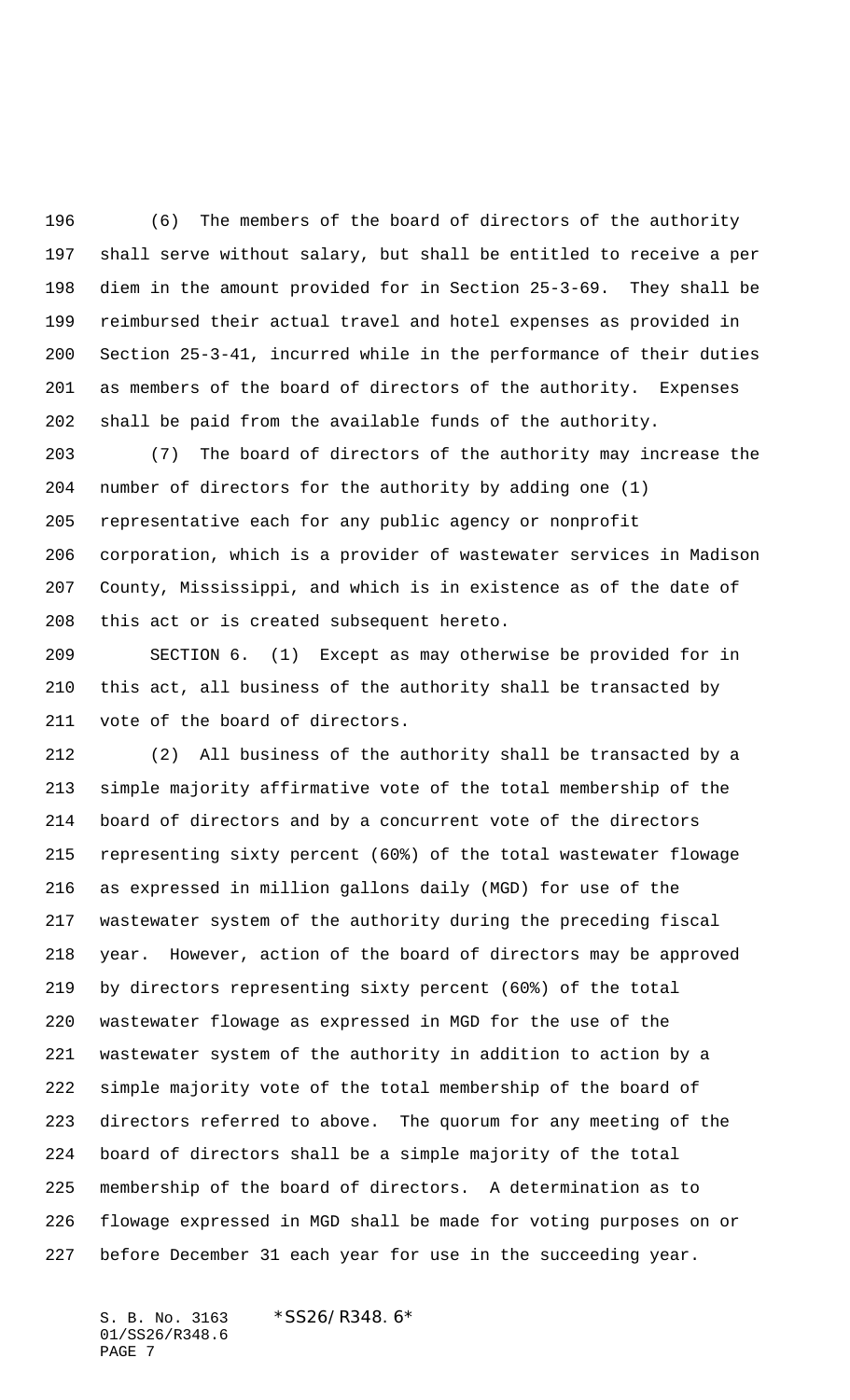(a) Industrial wastewater flowage shall not be considered in determining the weight of the vote of a member of the board of directors unless approved by a majority of all board members and sixty (60%) of all nonindustrial flowage. Industrial wastewater is defined as all wastewater generated from an industrial user to include domestic and process wastewater that will be transported to a publicly owned treatment facility.

 (b) Should a member of the authority make a cash capital contribution or contribution in kind to the authority in anticipation of capacity or flowage, the board member representing such member shall be entitled to have such contributions converted to flowage as expressed in MGD for voting purposes. Such voting entitlement shall exist until such time as flowage or capacity is realized or depreciated out according to normal accounting procedures.

S. B. No. 3163 \*SS26/R348.6\* 01/SS26/R348.6 PAGE 8 SECTION 7. (1) The authority is authorized and empowered to acquire wastewater lines; to acquire, construct, improve, enlarge, extend, repair, operate and maintain one or more of its systems 246 used for the transportation, and treatment of wastewater; and to 247 make contracts with any provider in furtherance thereof; to make contracts with any provider, under the terms of which the authority, within Madison County, will transport, treat or dispose of wastewater for such provider. The authority also may enter into contracts with any person to design and construct any wastewater systems, or any other of its treatment facilities or systems and thereafter to purchase, lease, lease-purchase or sell, by installments over such terms as may be deemed desirable, reasonable and necessary, or otherwise, any such system or systems. The authority is authorized to enter into operating agreements with any provider, for such terms and upon such conditions as may be deemed desirable, for the operation of any wastewater systems, or other of its treatment facilities or systems. The authority may lease to or from any person, for such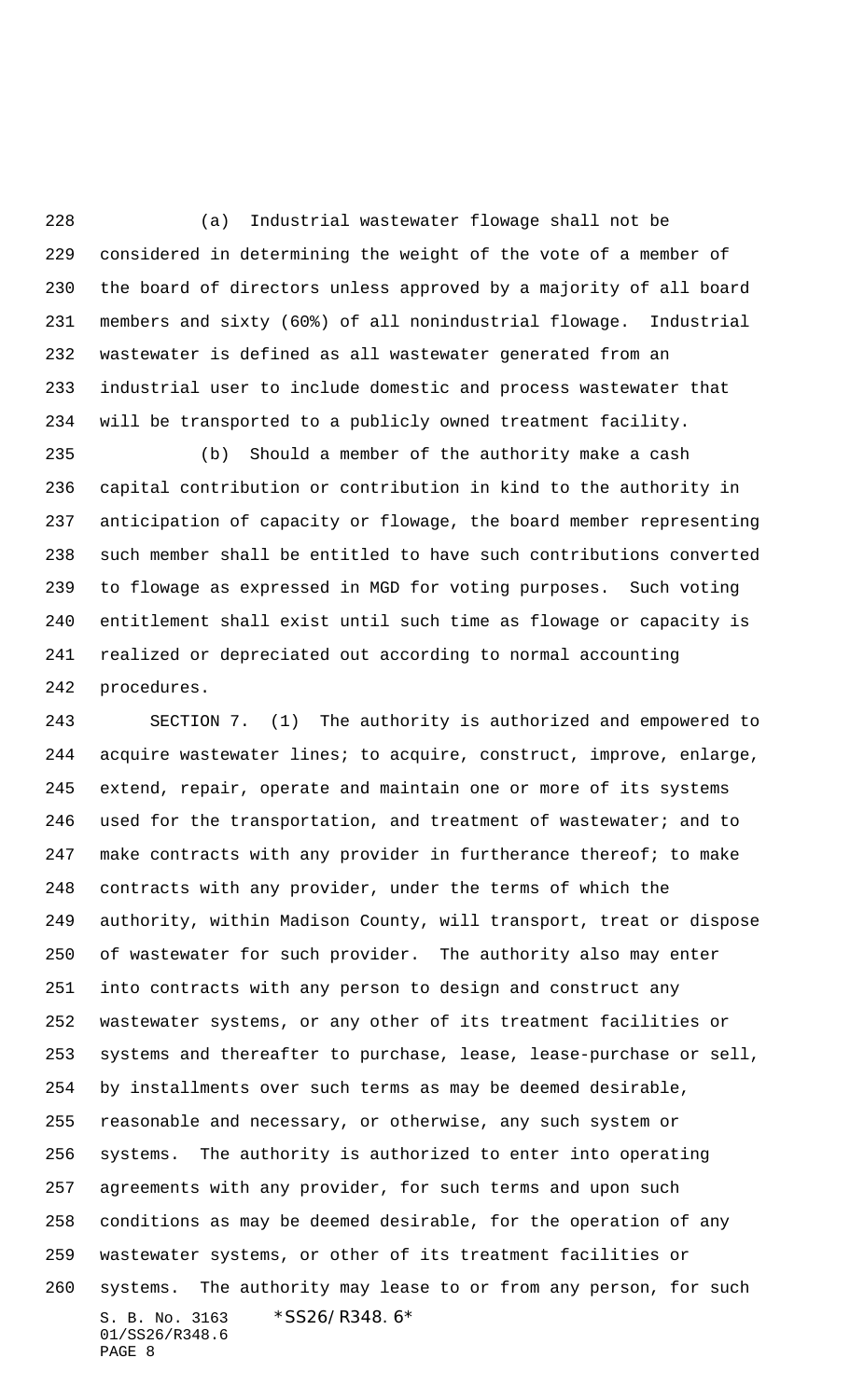term and upon such conditions as may be deemed desirable, any wastewater systems. Any such contract may contain provisions requiring any provider to regulate the quality and strength of materials to be handled by the respective treatment system or systems and also may provide that the authority shall have the right to use any streets, alleys and public ways and places within the jurisdiction of a provider during the term of the contract.

 SECTION 8. (1) The authority is hereby authorized and empowered to enter into lease agreements with any corporation, partnership, limited partnership, joint venture or individual under which the authority may agree to lease buildings, facilities and/or machinery and equipment for use in connection with the provisions of wastewater treatment services under this act. The primary term of a lease of buildings or facilities shall not exceed twenty (20) years. For the purposes of this section, the term machinery and equipment shall not include office furniture and/or office machines. The primary term of a lease for machinery and equipment shall not exceed the estimated useful economic life of such machinery and equipment, as such useful economic life is mutually agreed upon by the lessor and lessee.

 (2) All such leases shall contain an option granting to the authority the right to purchase the leased property upon the expiration of the primary term, or upon such earlier date as may be agreed upon at a price not to exceed the unpaid principal balance at such time.

 (3) The authority is authorized to lease real property owned by it to any corporation, partnership, limited partnership, joint venture or individual for the purpose of enabling such person to construct or renovate thereon any of the buildings or facilities described in subsection (1) of this section and to lease such buildings and facilities to the authority.

S. B. No. 3163 \*SS26/R348.6\* 01/SS26/R348.6 PAGE 9 (4) Subject to the provisions of this section, any such lease agreement may extend over any period, notwithstanding any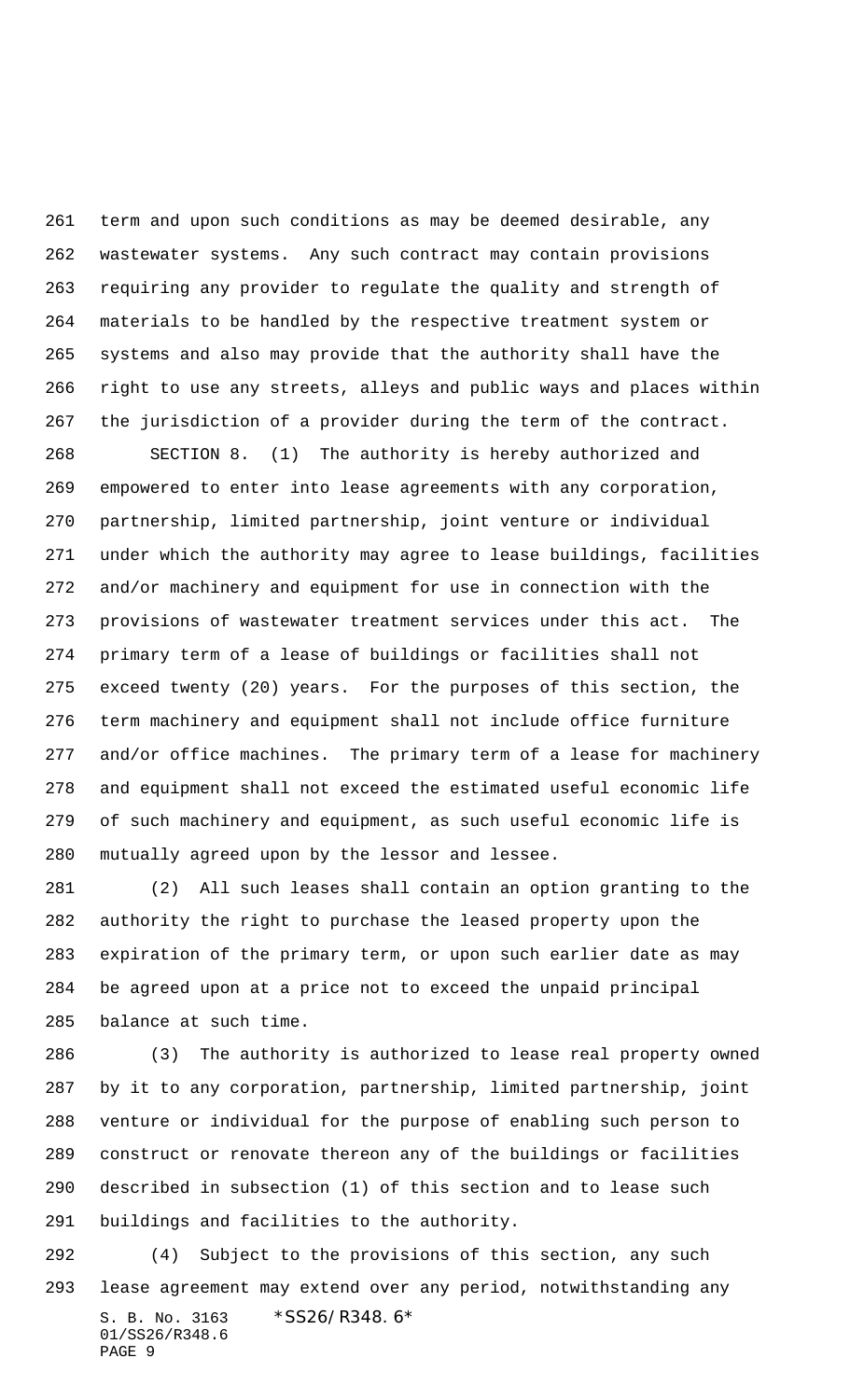provision or rule of law to the contrary, and any such lease agreement shall be binding upon the authority and any other party thereto in accordance with its terms. Any such lease agreement may include, at the discretion of the authority, a pledge of the full faith and credit of the authority for the payment of its monetary obligations thereunder; or may contain a provision that so long as no default of any monetary obligation of the lessee has occurred, the lessee's obligation to pay any amounts due or perform any covenants requiring or resulting in the expenditure of money shall be contingent and expressly limited to the extent of any specific appropriation made by the authority to fund such lease agreement, and that nothing contained in the lease agreement shall be construed as creating any monetary obligation on the part of the lessee beyond such current and specific appropriation.

 (5) This section, without reference to any other statute, shall be deemed to be full and complete authority for the authorization, execution and delivery of lease agreements authorized hereunder, and shall be construed as an additional and alternative method therefor, and none of the present restrictions, requirements, conditions and limitations of law applicable to the acquisition, construction and drawing of buildings, facilities, machinery or equipment in this state shall apply to lease agreements under this section, and no proceedings shall be required for the authorization, execution and delivery of such leases other than those required herein, and all powers necessary to be exercised in order to carry out the provisions of this section are hereby conferred.

 SECTION 9. (1) The authority, through its board of directors, in addition to any and all powers now or hereafter granted to it, is hereby empowered:

 (a) To develop and maintain long-range planning for wastewater systems from within Madison County and for pollution abatement.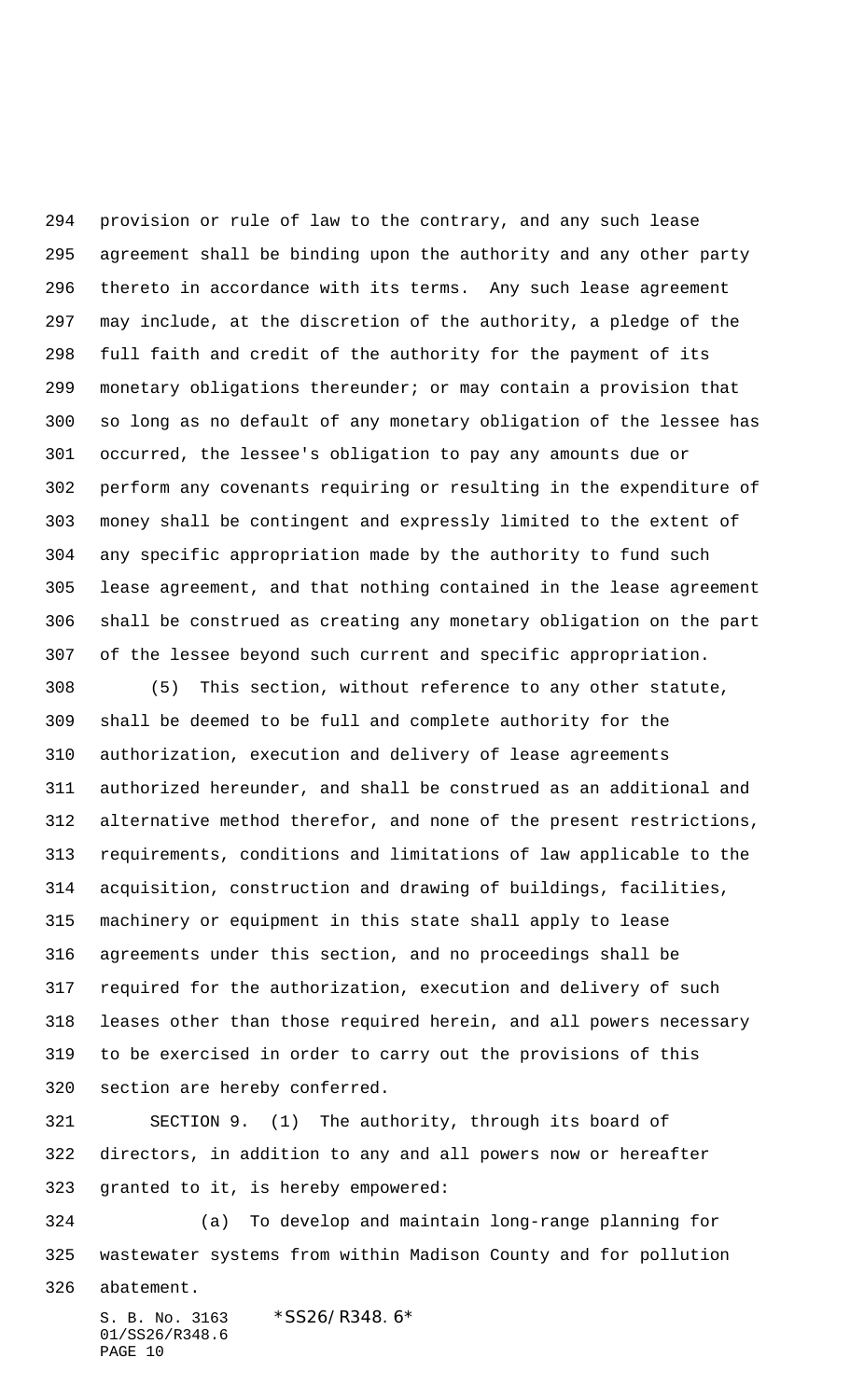(b) To adopt and issue a certificate of necessity to use the power of eminent domain, including the right of immediate possession, in the acquisition of real property. Upon the adoption of such certificate of necessity, which shall state the description of the real property needed to be acquired by eminent domain, the authority shall transmit a copy of such certificate to the Board of Supervisors of Madison County, to the governing authorities of any public entity with the power of eminent domain or to any other entity with the power of eminent domain. Such board or entities may initiate proceedings under the provisions of Title 11, Chapter 27, Mississippi Code of 1972. The eminent domain proceedings thereby initiated shall be conducted according to and governed by the provisions of Title 11, Chapter 27, Mississippi Code of 1972.

 (c) To acquire real and personal property, including, but not limited to, property necessary for the relocation or rerouting of roads and highways, railroad, telephone and telegraph lines and properties, electric power lines, gas pipelines and related facilities, or to require the anchoring or other protection of any of these, provided fair compensation is first paid to the owners thereof or agreement is had with such owners regarding the payment of the cost of such relocation, and to acquire easements or rights-of-way for such relocation or rerouting and to convey the same to the owners of the property being relocated or rerouted in connection with the purpose of this act.

S. B. No. 3163 \*SS26/R348.6\* 01/SS26/R348.6 PAGE 11 (d) To enter into contracts with any provider or any public agency, including, but not limited to, contracts authorized by Section 10 of this act, in furtherance of any of the purposes authorized by this act upon such consideration as the board of directors and such provider may agree. Any such contract may extend over any period of time, notwithstanding any provision or rule of law to the contrary; may be upon such terms as the parties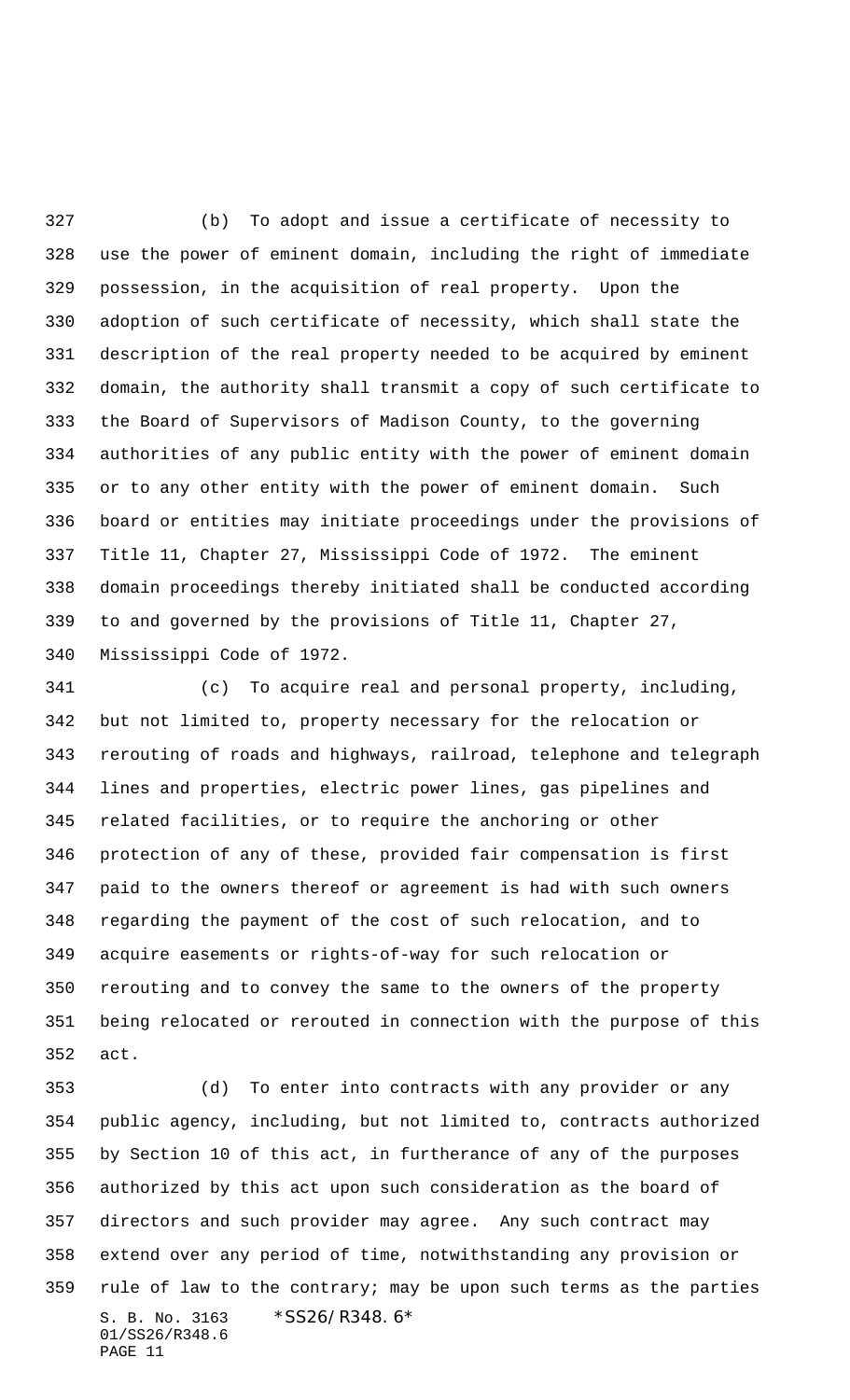thereto shall agree; and may provide that it shall continue in effect until bonds specified therein, refunding bonds issued in lieu of such bonds, and all other obligations specified therein are paid or terminated. Any such contract shall be binding upon the parties thereto according to its terms.

 (e) To make and enforce, and from time to time amend and repeal, bylaws and rules and regulations for the management of its business and affairs and for the construction, use, maintenance and operation of any of the systems under its management and control and any other of its properties.

 (f) To employ staff and other personnel, including attorneys, engineers and consultants as may be necessary to the functioning of the authority. The board of directors, in its discretion, may employ a general manager having the authority to employ and fire employees of the authority.

 (g) To apply for, accept and utilize grants and other funds from any source for any purpose necessary in support of the purpose of this act.

 (h) To establish and maintain rates and charges for the use of the services of such wastewater systems and facilities within the control of the authority, and from time to time to adjust such rates, to the end that the revenues therefrom will be sufficient at all times to pay the expenses of operating and maintaining such of its works, facilities and treatment systems and all of the provider's obligations under any contract or bond resolution with respect thereto.

 (i) To adopt rules and regulations necessary to carry out the implementation of the Madison County wastewater plan and to assure the payment of each participating provider of its proportionate share of the costs for use of any of the systems and facilities of the authority.

S. B. No. 3163 \*SS26/R348.6\* 01/SS26/R348.6 PAGE 12 (j) So long as any indebtedness on the systems of the authority remains outstanding, to require by contract with a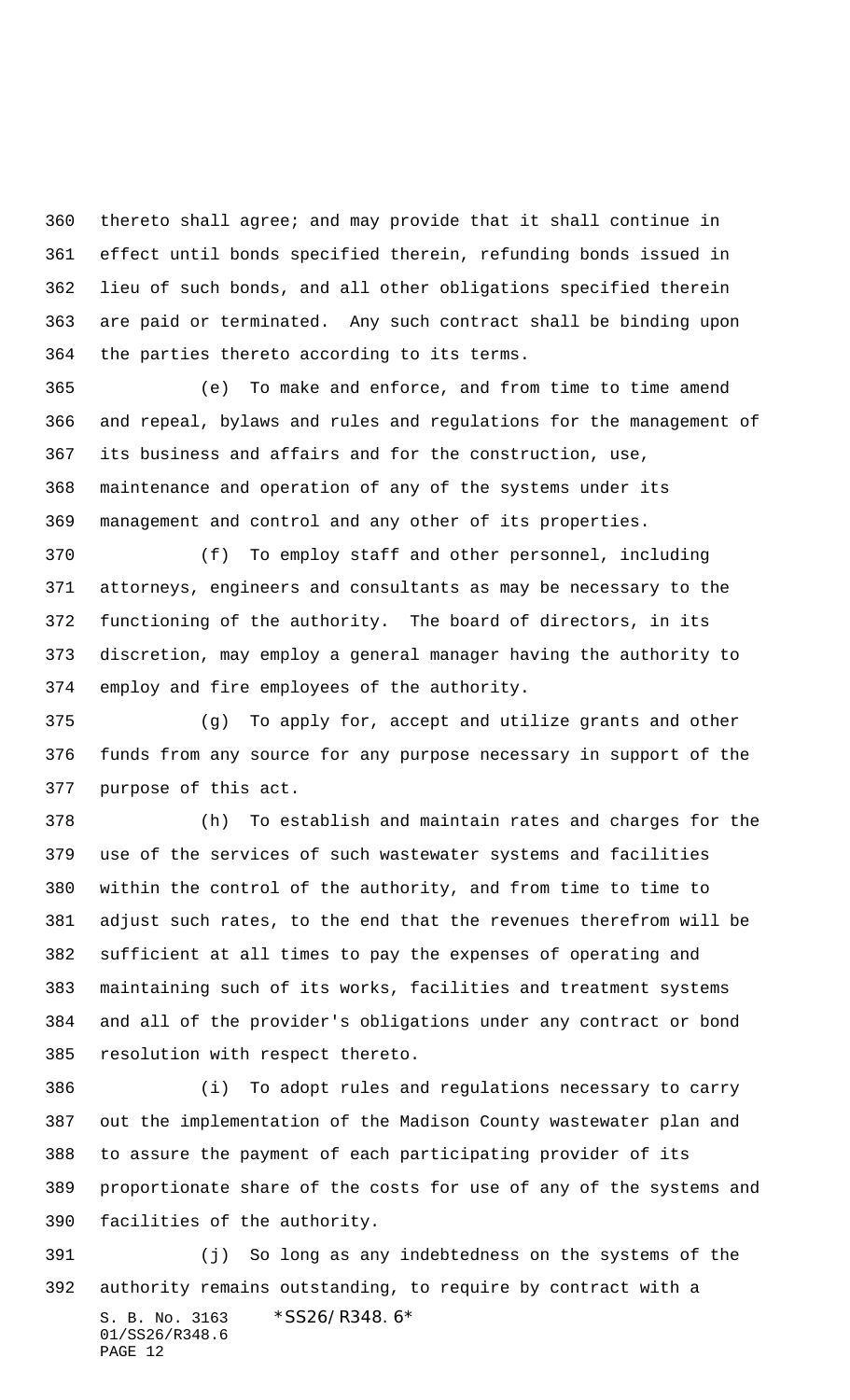provider, that all wastewater within the authority's area be disposed of through the appropriate treatment system which comprise a part of the authority's area plan, to the extent that the same may be available, but no public agency shall be precluded from constructing, operating and maintaining its own such system.

 (k) In addition to the authority to borrow funds and issue bonds as set forth elsewhere in this act, to borrow money by issuing its negotiable promissory notes secured by execution of a deed of trust upon any property owned by the authority, or other collateral available to or in the possession of the authority.

 (2) The authority shall not make contracts for wastewater transportation and treatment services with any individuals, land developers, or other agencies or organizations other than bona fide providers of wastewater collection services who have certificated area or statutory service area except as otherwise provided in this act. The authority shall not provide wastewater collection, transportation or treatment services directly to any customer but rather shall operate through the retail wastewater service providers. The authority shall not make rules or regulations affecting the wastewater collection systems, transportation systems, or treatment systems of retail wastewater service providers except to the extent of regulating by contract with the providers the quantity and strength of wastewater delivered to the authority.

 (3) Notwithstanding any provision of this act to the contrary, the authority shall not be allowed to (a) invade or condemn the exclusive service area of any retail wastewater provider, or (b) curtail the activities of a retail wastewater service provider, including, but not limited to, activities of Bear Creek Water Association, Inc., as defined in 7 USC 1926(b), except by voluntary contract by and between the authority and such provider.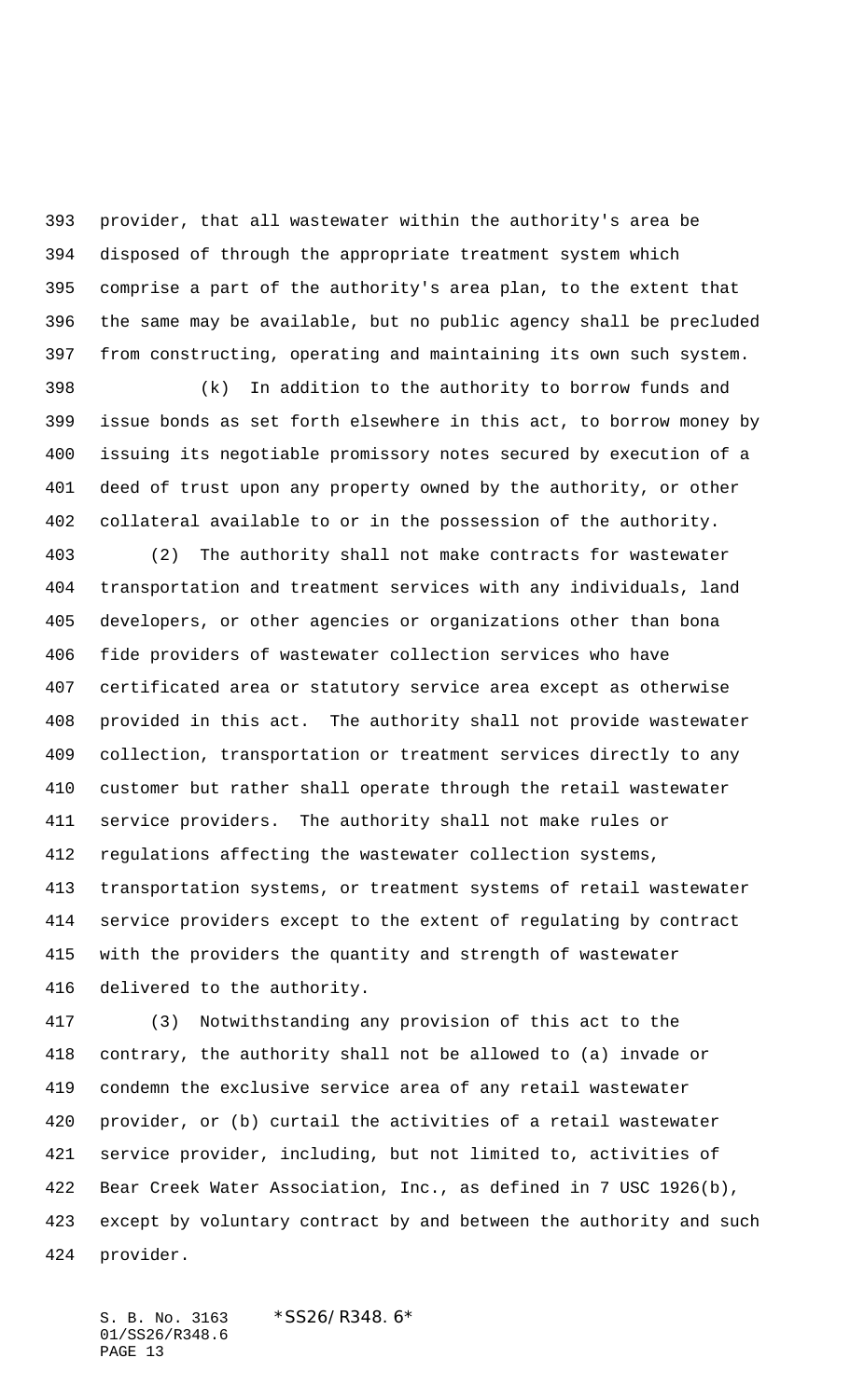S. B. No. 3163 \*SS26/R348.6\* 01/SS26/R348.6 PAGE 14 SECTION 10. (1) Any provider, pursuant to a duly adopted resolution of such provider or public agency, may enter into contracts with the authority under the terms of which the authority, within its designated area, will manage, operate, and contract for usage of its wastewater systems, or other services, for such provider. Any provider may also enter into contracts with the authority for the authority to purchase or sell, by installments over such terms as may be deemed desirable, or otherwise, to any person any wastewater systems. Any provider is authorized to enter into operating agreements with the authority, for such terms and upon such conditions as may be deemed desirable, for the operation of any of its wastewater systems by the authority or by any person contracting with the authority to 438 operate such wastewater systems; and any person or public agency may lease to or from the authority, for such term and upon such conditions as may be deemed desirable, any of its wastewater systems. Any such contract may contain provisions requiring any public agency or other person to regulate the quality and strength of the material to be handled by the wastewater systems and may also provide that the authority shall have the right to use any streets, alleys and public ways and places within the jurisdiction of a public agency or other person during the term of the contract. Such contracts may obligate the public agency to make payments to the authority or to a trustee in amounts which shall be sufficient to enable the authority to defray the expenses of administering, operating and maintaining its respective wastewater systems, to pay interest and principal (whether at maturity upon redemption or otherwise) on bonds of the authority issued under this act and to fund reserves for debt service, for operation and maintenance and for renewals and replacements, and to fulfill the requirements of any rate covenant with respect to debt service coverage contained in any resolution, trust indenture or other security agreement relating to the bonds of the authority issued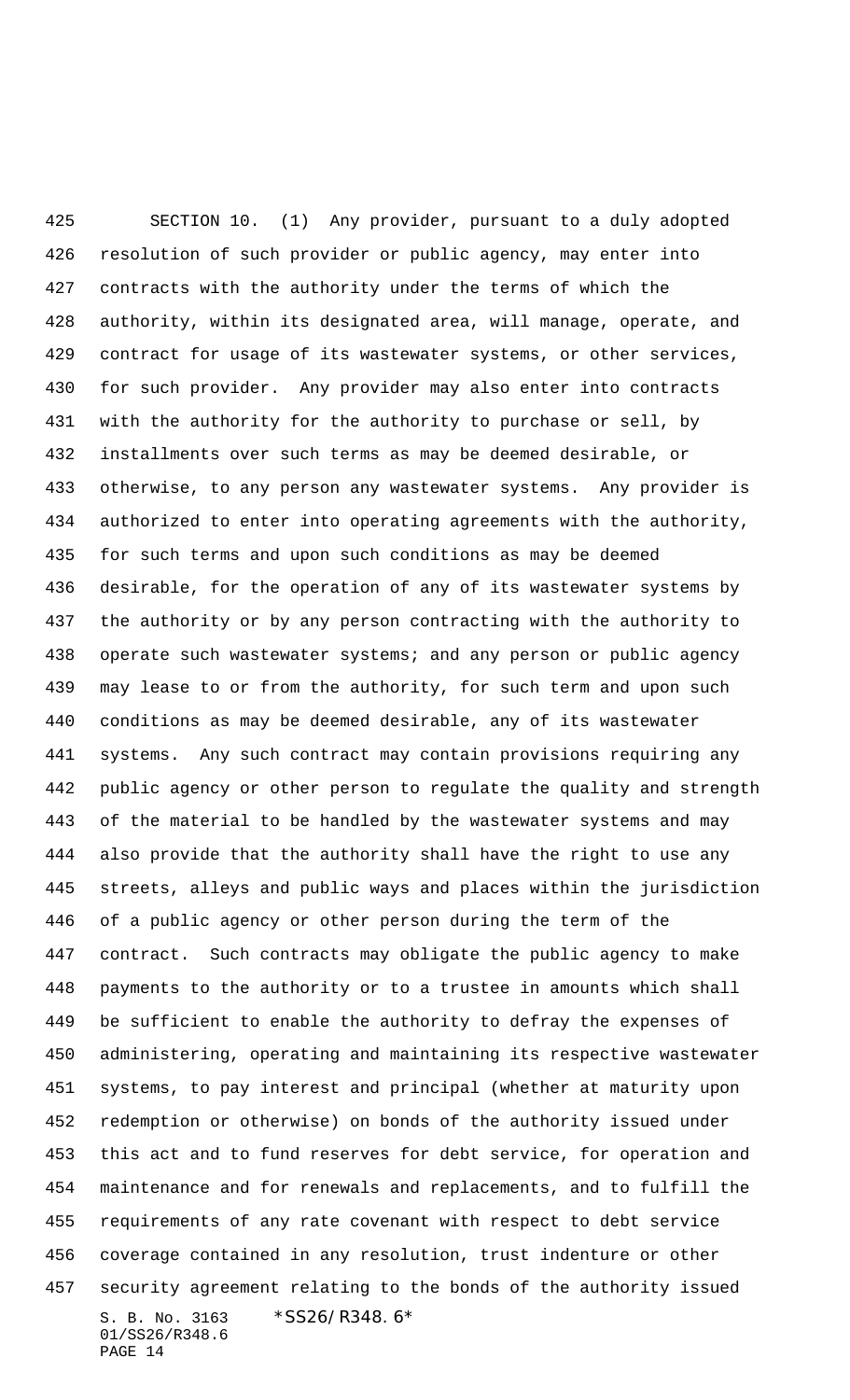under this act. Any person or public agency shall have the power to enter into such contracts with the authority as, in the discretion of the person or governing authorities of the agency, would be in the best interest of the person or agency. Such contracts may include a pledge of the full faith and credit of such person or public agency and/or the avails of any special assessments made by such person or public agency against property receiving benefits, as now or hereafter is provided by law. Any such contract may provide for the sale, or lease to, or use of by the authority, of the wastewater systems or any part thereof, of the person or public agency; and may provide that the authority shall operate its wastewater systems or any part thereof of the person or public agency; and may provide that any person or public agency shall have the right to continued use and/or priority use of the wastewater systems or any part thereof during the useful 473 life thereof upon payment of reasonable charges therefor; may contain provisions to assure equitable treatment of persons or 475 public agencies who contract with the authority under this act; and may contain such other provisions and requirements as the parties thereto may determine to be appropriate or necessary. Such contracts may extend over any period of time, notwithstanding any provisions of law to the contrary, and may extend beyond the life of the respective wastewater systems or any part thereof or the term of the bonds sold with respect to such facilities or improvements thereto.

S. B. No. 3163 \*SS26/R348.6\* 01/SS26/R348.6 PAGE 15 (2) The obligations of a provider arising under the terms of any contract referred to in this act, whether or not payable solely from a pledge of revenues, shall not be included within the indebtedness limitations of the provider for purposes of any constitutional or statutory limitation or provision. To the extent provided in such contract and to the extent such obligations of the provider are payable wholly or in part from the revenues and other monies derived by the provider from the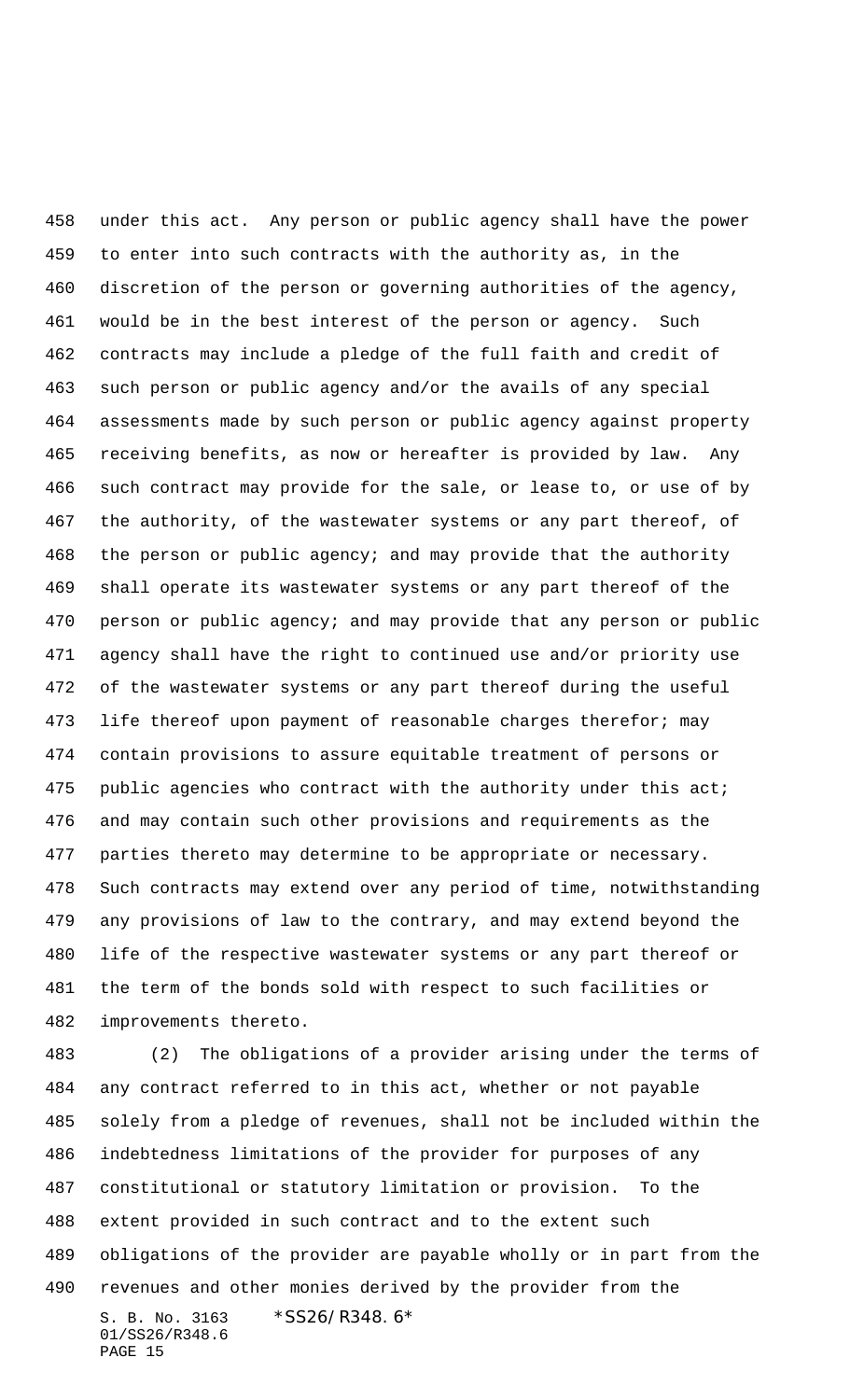operation of its wastewater systems, or any part thereof, such obligations shall be treated as expenses of operating such wastewater systems.

 (3) Contracts referred to in this section may also provide for payments in the form of contributions to defray the cost of any purpose set forth in the contracts and as advances for the respective wastewater systems or any part thereof subject to repayment by the authority. A provider may make such contributions or advances from its general fund or surplus fund or from special assessments or from any monies legally available therefor.

 (4) Payments made, or to be made, to the authority by a provider under a contract for any of its wastewater systems, or any part thereof, shall not be subject to approval or review by the Mississippi Public Service Commission.

 (5) Subject to the terms of a contract or contracts referred to in this act, the authority is hereby authorized to do and perform any and all acts or things necessary, convenient or desirable to carry out the purposes of such contracts, including the fixing, charging, collecting, maintaining and revising of rates, fees and other charges for the services rendered to any user of any of the wastewater systems operated or maintained by the authority, whether or not such wastewater systems are owned by the authority.

 (6) No provision of this act shall be construed to prohibit any provider, otherwise permitted by law to issue bonds, from issuing bonds in the manner provided by law for the construction, renovation, repair or development of any of the authority's wastewater systems, or any part thereof, owned or operated by such provider.

S. B. No. 3163 \*SS26/R348.6\* 01/SS26/R348.6 PAGE 16 SECTION 11. Whenever a provider shall have executed a contract under this act and the payments thereunder are to be made either wholly or partly from the revenues of the provider's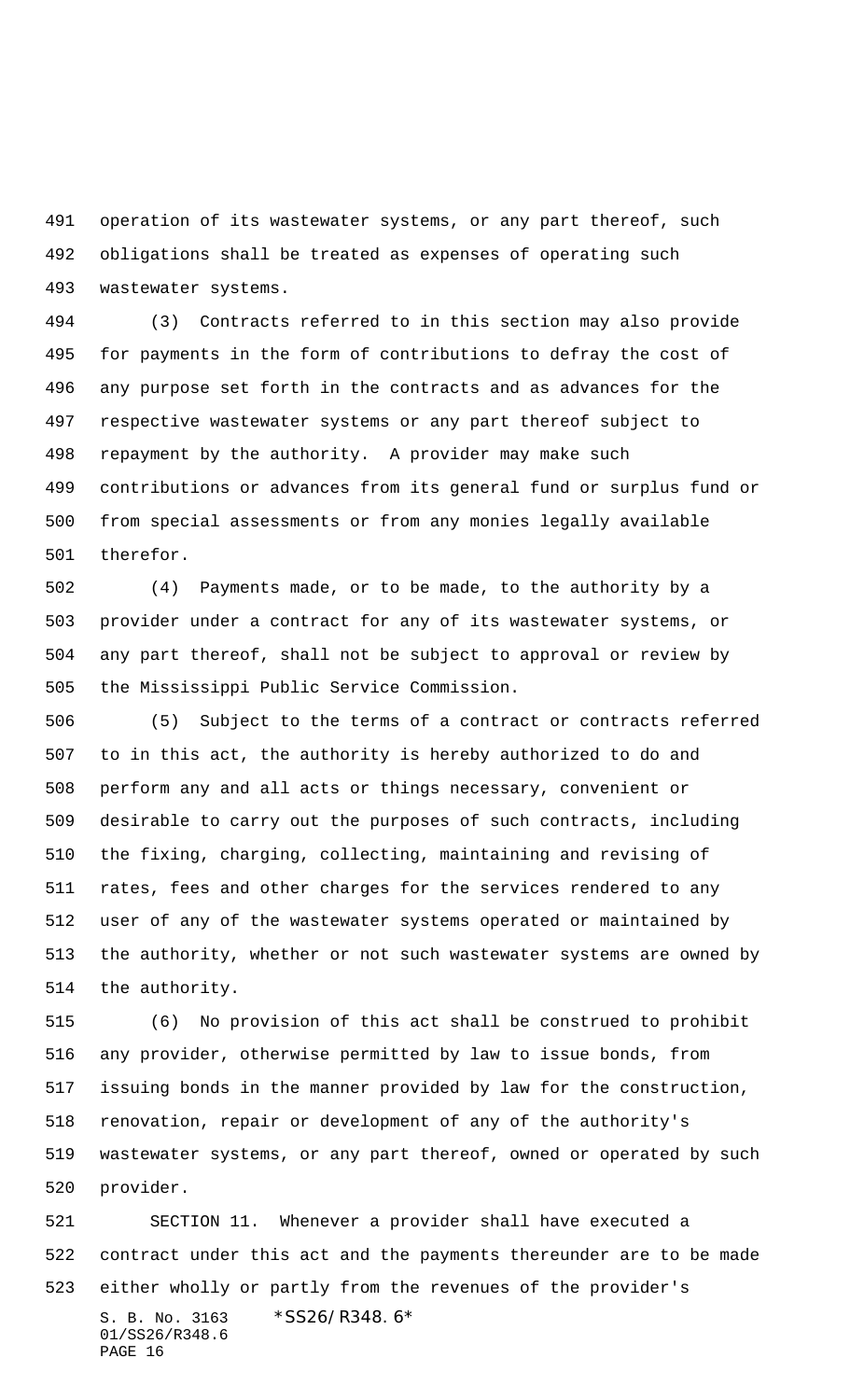wastewater systems, or any part thereof, or a combination of such wastewater systems, the duty is hereby imposed on the provider to establish and maintain and, from time to time, to adjust the rates charged by the provider for the services of such wastewater systems, so that the revenues therefrom, together with any taxes and special assessments levied in support thereof, will be sufficient at all times to pay: (a) the expense of operating and maintaining such wastewater systems including all of the provider's obligations to the authority, its successors or assigns under such contract; and (b) all of the provider's obligations under and in connection with revenue bonds theretofore issued, or which may be issued thereafter and secured by the revenues of such wastewater systems. Any such contract may require the use of consulting engineers and financial experts to advise the provider whether and when such rates are to be adjusted.

 SECTION 12. (1) The Madison County Wastewater Authority shall have the power and is hereby authorized, from time to time, to borrow money and to issue revenue bonds in such principal amounts as the Madison County Wastewater Authority may determine to be necessary to provide sufficient funds for achieving the purposes of this act, including:

 (a) Defraying the cost of the acquisition, construction, improvement, repair or extension of its wastewater systems, or any part thereof, whether or not such facilities are owned by the authority;

 (b) The payment of interest on bonds of the authority issued under this act;

 (c) Establishing reserves to secure such bonds and payment of the interest thereon; and

S. B. No. 3163 \*SS26/R348.6\* 01/SS26/R348.6 PAGE 17 (d) Paying expenses incident to the issuance of such bonds and to the implementation of the authority's wastewater systems, and all other expenditures of the authority incident to or necessary or convenient to carry out the purposes of this act.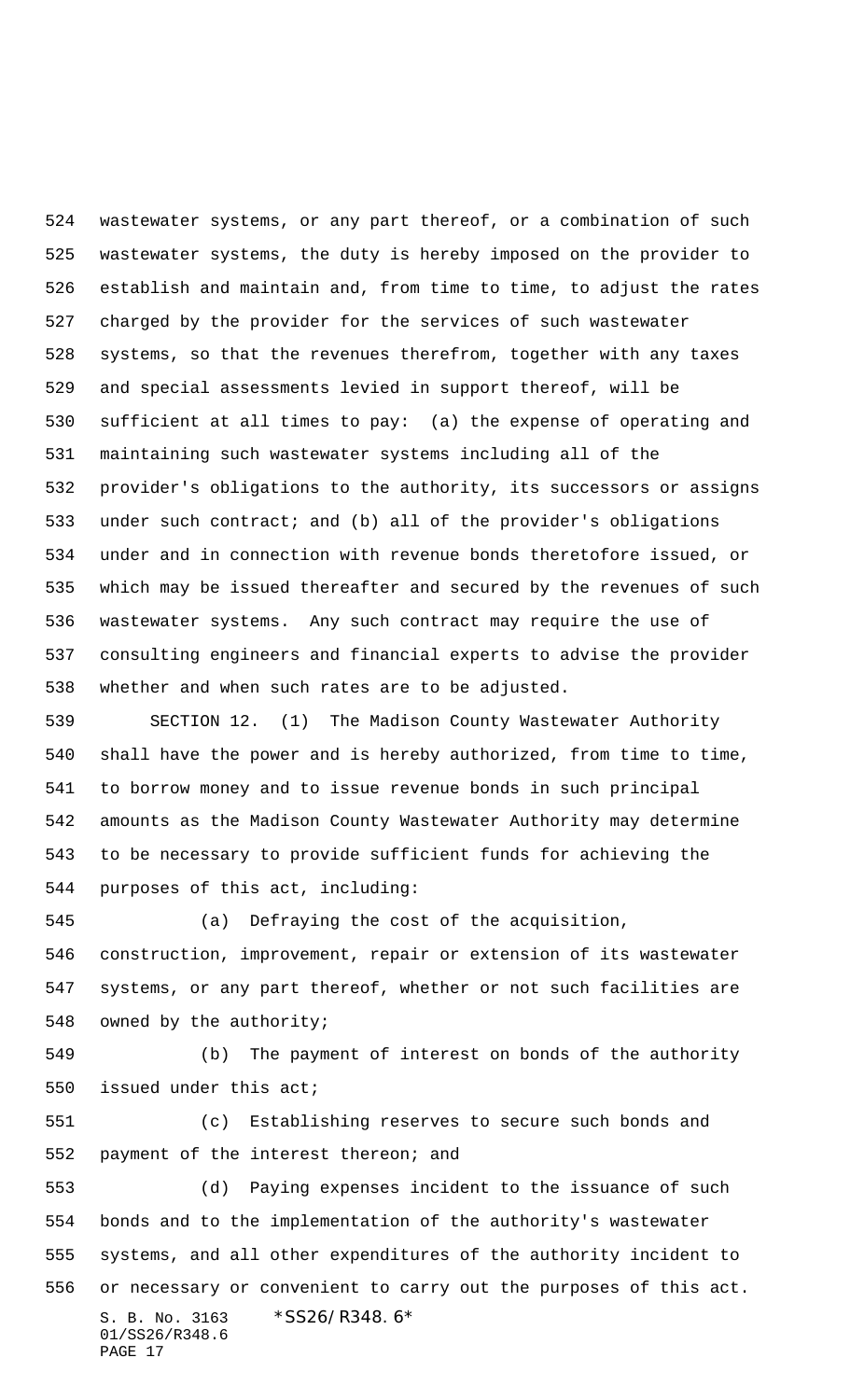(2) Before issuing bonds (other than interim notes or refunding bonds as provided in Section 13 of this act) hereunder, the board of directors of the authority first shall hold a public hearing with due notice of the time, date and place of said hearing published in a newspaper of general circulation in Madison County, Mississippi. Upon an affirmative vote of the board of directors approving the resolution of intent, the board of directors shall adopt a resolution declaring its intention to issue such bonds and stating the maximum principal amount of bonds proposed to be issued, a general generic description of the proposed improvements and the proposed location thereof and the date, time and place at which the board of directors proposes to take further action with respect to the issuance of such bonds. The board of directors then shall cause the resolution of intent to be published once a week for at least three (3) consecutive weeks in at least one (1) newspaper having a general circulation within the geographical limits of Madison County, Mississippi. The first publication of such resolution shall be made not less than twenty-one (21) days before the date fixed in such resolution to direct the issuance of the bonds and the last publication shall be made not more than seven (7) days before such date.

 (3) Bonds of the authority issued under this act shall be payable from, and secured by, a pledge of all or any part of the revenues under any contract entered into pursuant to this act, and from all or any part of the revenues derived from the operation of the wastewater systems, or any part thereof, and any other monies legally available therefor, as may be determined by the authority, subject only to any agreement with the purchasers of the bonds. Such bonds may be further secured by a trust indenture between the authority and a corporate trustee, which may be any trust company or bank having powers of a trust company without or within the state.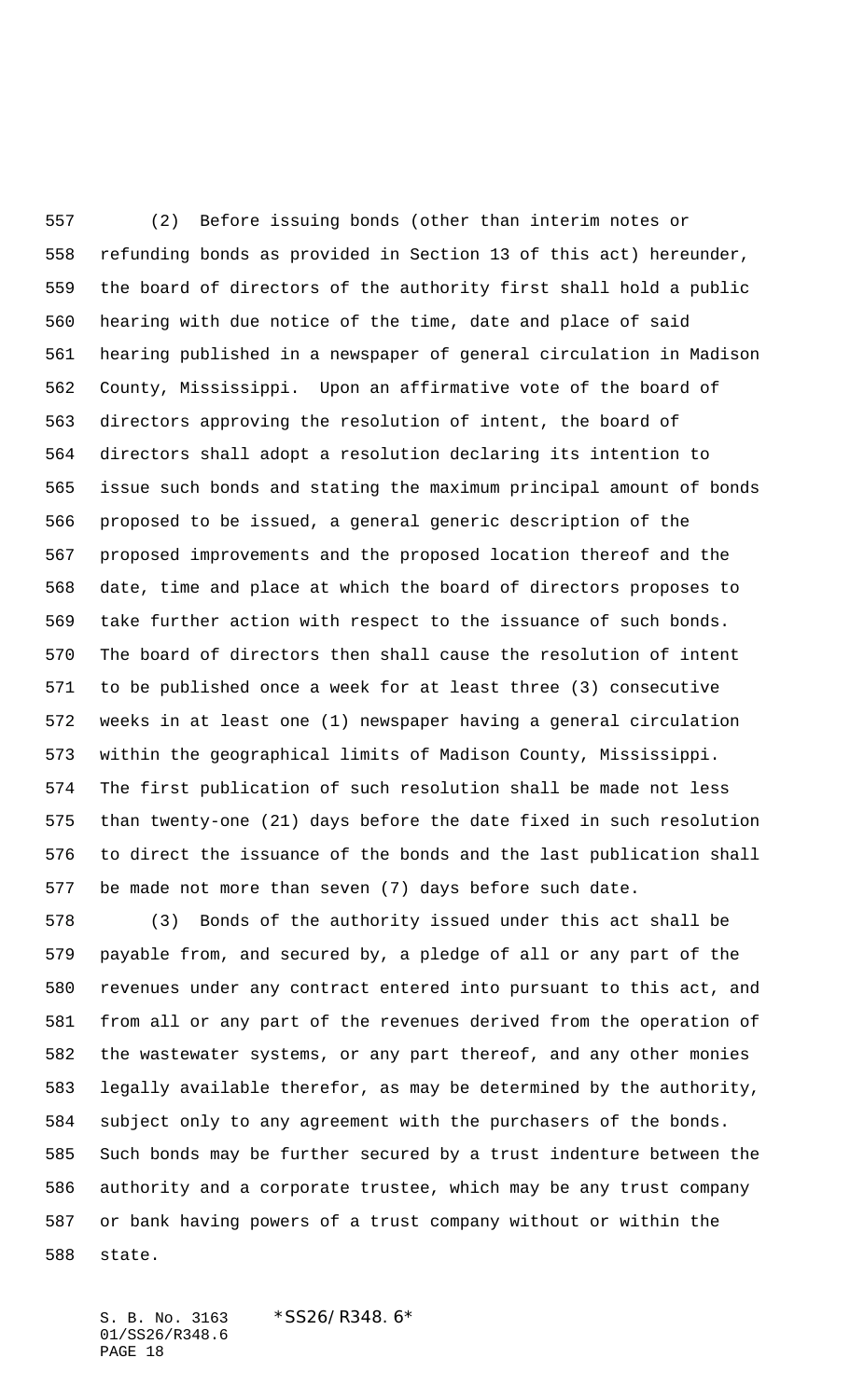(4) Bonds of the authority issued under this act shall be authorized by a resolution or resolutions adopted by the board of directors of the authority. Such bonds shall bear such date or dates, mature at such time or times, bear interest at such rate or rates (not exceeding the maximum rate set out in Section 75-17-103), be in such denomination or denominations, be in such form, carry such conversion privileges, have such rank or priority, be executed in such manner and by such officers, be payable from such sources in such medium of payment at such place or places within or without the state, provided that one (1) such place shall be within the state, and be subject to such terms of redemption prior to maturity, all as may be provided by resolution or resolutions of the board of directors.

 (5) Bonds of the authority issued under this act may be sold at such price or prices, at public or private sale, in such manner and at such times as may be determined by the authority to be in the public interest, and the authority may pay all expenses, premiums, fees and commissions which it may deem necessary and advantageous in connection with the issuance and sale thereof.

 (6) Any pledge of earnings, revenues or other monies made by the authority shall be valid and binding from the time the pledge is made. The earnings, revenues or other monies so pledged and thereafter received by the authority shall immediately be subject to the lien of such pledge without any physical delivery thereof or further act, and the lien of any such pledge shall be valid and binding as against all parties having claims of any kind in tort, contract or otherwise against the authority irrespective of whether such parties have notice thereof. Neither the resolution nor any other instrument by which a pledge is created need be recorded.

 (7) Neither the members of the board of directors nor any person executing the bonds shall be personally liable on the bonds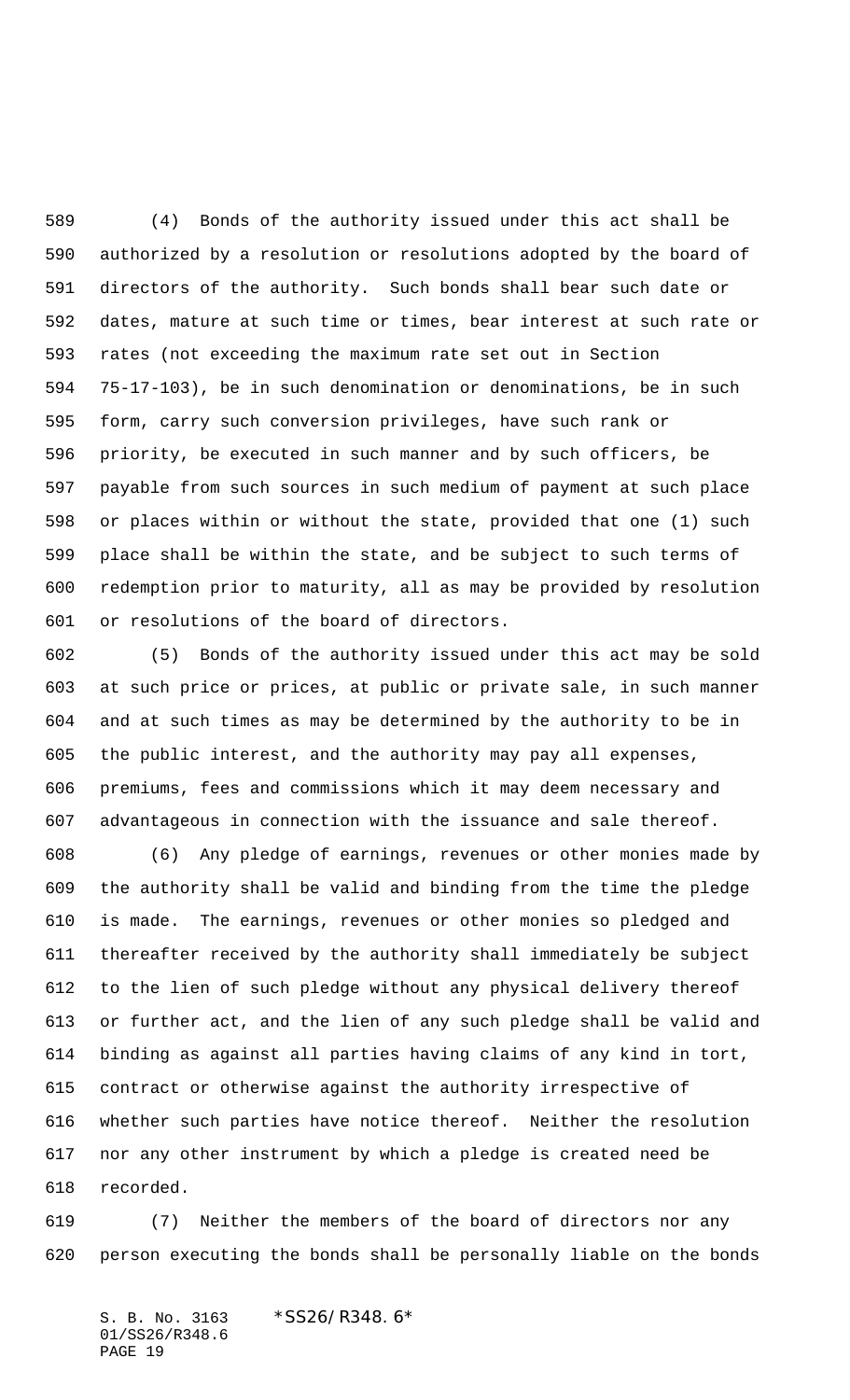or be subject to any personal liability or accountability by reason of the issuance thereof.

 (8) Proceeds from the sale of bonds of the authority may be invested, pending their use, in such securities as may be specified in the resolution authorizing the issuance of the bonds or the trust indenture securing them, and the earnings on such investments applied as provided in such resolution or trust indenture.

 (9) Whenever any bonds shall have been signed by the officer(s) designated by the resolution of the board of directors to sign the bonds, who were in office at the time of such signing, but who may have ceased to be such officer(s) prior to the sale and delivery of such bonds, or who may not have been in office on the date such bonds may bear, the manual or facsimile signatures of such officer(s) upon such bonds shall nevertheless be valid and sufficient for all purposes and have the same effect as if the person so officially executing such bonds had remained in office until the delivery of the same to the purchaser or had been in office on the date such bonds may bear.

S. B. No. 3163 \*SS26/R348.6\* 01/SS26/R348.6 PAGE 20 SECTION 13. The authority, by resolution adopted by its board of directors, may issue refunding bonds for the purpose of paying any of its bonds at or prior to maturity or upon acceleration or redemption. Refunding bonds may be issued at such time prior to the maturity or redemption of the refunded bonds as the board of directors deems to be in the public interest, without an election on the question of the issuance thereof. The refunding bonds may be issued in sufficient amounts to pay or provide the principal of the bonds being refunded, together with any redemption premium thereon, any interest accrued or to accrue to the date of payment of such bonds, the expenses of issue of the refunding bonds, the expenses of redeeming the bonds being refunded, and such reserves for debt service or other capital or current expenses from the proceeds of such refunding bonds as may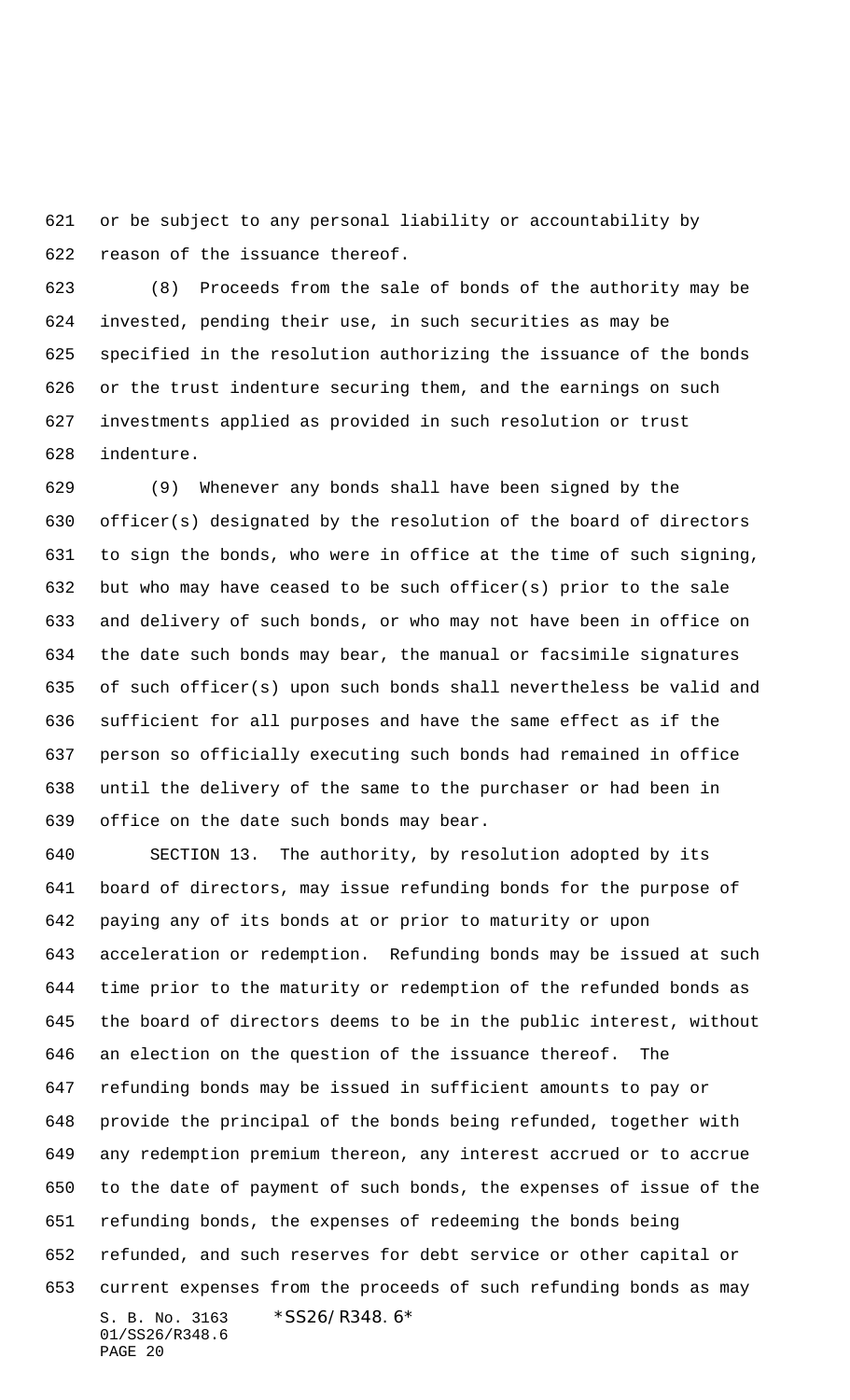be required by the resolution, trust indenture or other security instruments. The issue of refunding bonds, the maturities and other details thereof, the security therefor, the rights of the holders and the rights, duties and obligations of the authority in respect to the same shall be governed by the provisions of this act relating to the issue of bonds other than refunding bonds insofar as the same may be applicable. Any such refunding may be effected, whether the obligations to be refunded shall have then matured or shall thereafter mature, either by the exchange of the refunding bonds for the obligations to be refunded thereby with the consent of the holders of the obligations so to be refunded, or by sale of the refunding bonds and the application of the proceeds thereof to the payment of the obligations proposed to be refunded thereby, and regardless of whether the obligations proposed to be refunded shall be payable on the same date or different dates or shall be due serially or otherwise.

 SECTION 14. (1) Owners of property who own a certificate of public convenience and necessity, or who are located in an area served by an existing provider, may contract with the authority only for the purpose of wastewater system improvements financed pursuant to this section, with the approval of the affected provider, or may contract with the authority and the affected provider, to provide improvements in order to provide wastewater services.

 (2) The authority is authorized to issue special assessment bonds to finance wastewater system improvements by levying and collecting special assessments against the property benefited thereby. The amount borrowed may include that portion of the cost of such improvements to be paid by the issuing entity.

S. B. No. 3163 \*SS26/R348.6\* 01/SS26/R348.6 PAGE 21 (3) When the authority shall determine to construct such wastewater system improvements, the cost of which, or any part thereof, is to be assessed against the property benefited, it shall adopt a resolution declaring necessary the proposed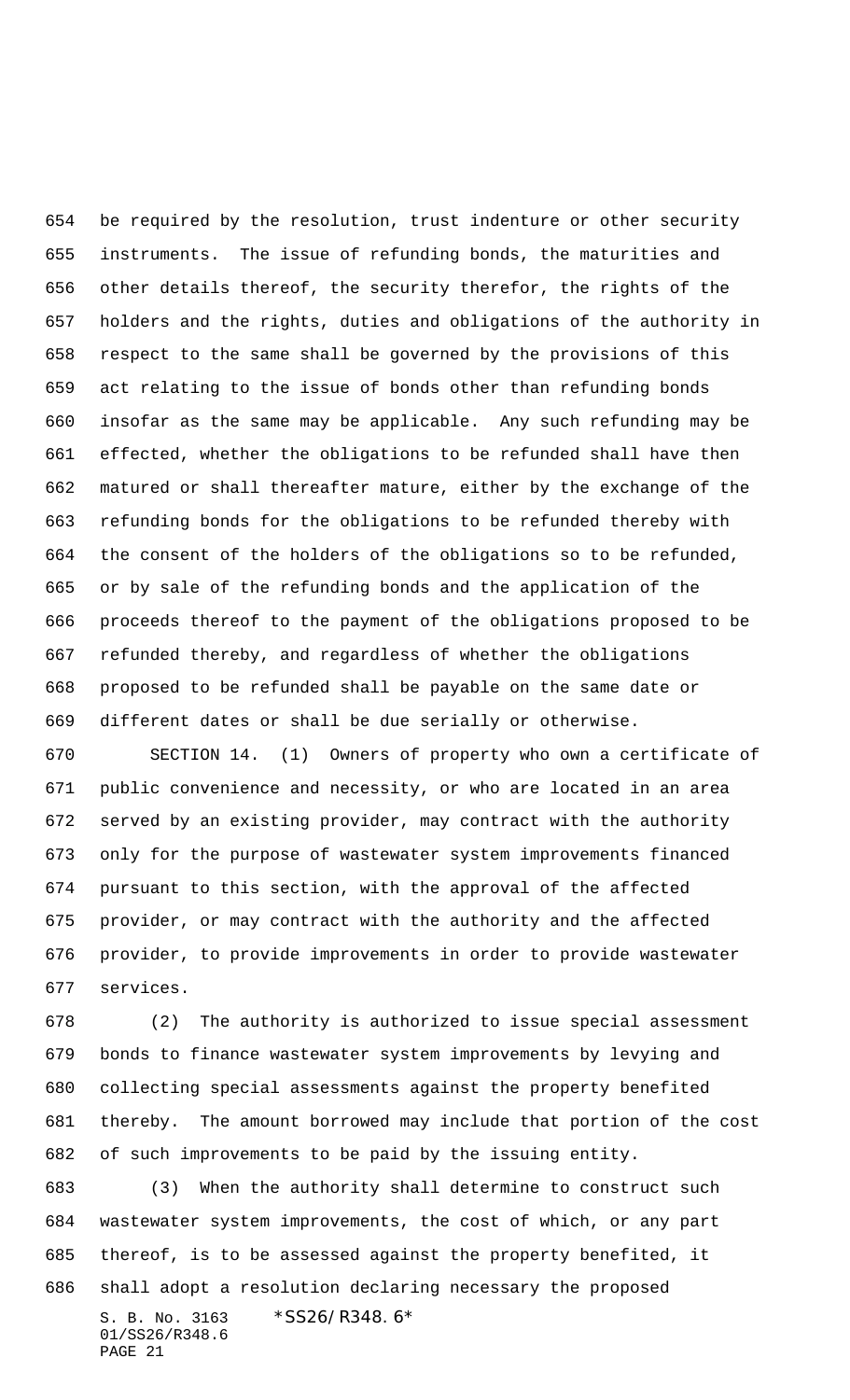improvement describing the nature and extent of the work, the general character of the material to be used and the location and terminal points of the improvements or clearly define the boundary of areas in which such improvements are to be made. In publishing such resolution declaring the work necessary, the plans and specifications of such work need not be published but may be referred to as being on file in the office of the authority. Such resolution shall fix a date when the governing body shall meet, which shall be not less than fifteen (15) days after the date of the first publication of the notice herein provided for, to hear any objection or remonstrance that may be made to such improvements. The notice herein provided for shall be published once each week for three (3) successive weeks in a public newspaper having a general circulation in Madison County. The authority shall also send a copy of the notice, by certified mail, postage prepaid, within five (5) days after the first publication of the notice herein provided for, to the owners of property affected by the resolution at the address shown on the land rolls last approved by the county. However, failure of the clerk to mail such notice, or failure of the owner to receive such notice, shall not invalidate any proceedings in this section, where such notice has been published as provided herein. Notice declaring the work necessary shall be notice to the property owners that the work has been declared necessary.

 (4) At the meeting provided for by subsection (3) of this section, or at a time and place to which such meeting may be adjourned, any person aggrieved may appear in person, by attorney or by petition, and may object to or protest against the improvement or any part thereof. The governing body shall consider the objections and protests, if any, and may confirm, amend, modify or rescind the resolution of necessity, and shall determine whether the improvement shall be made and how the cost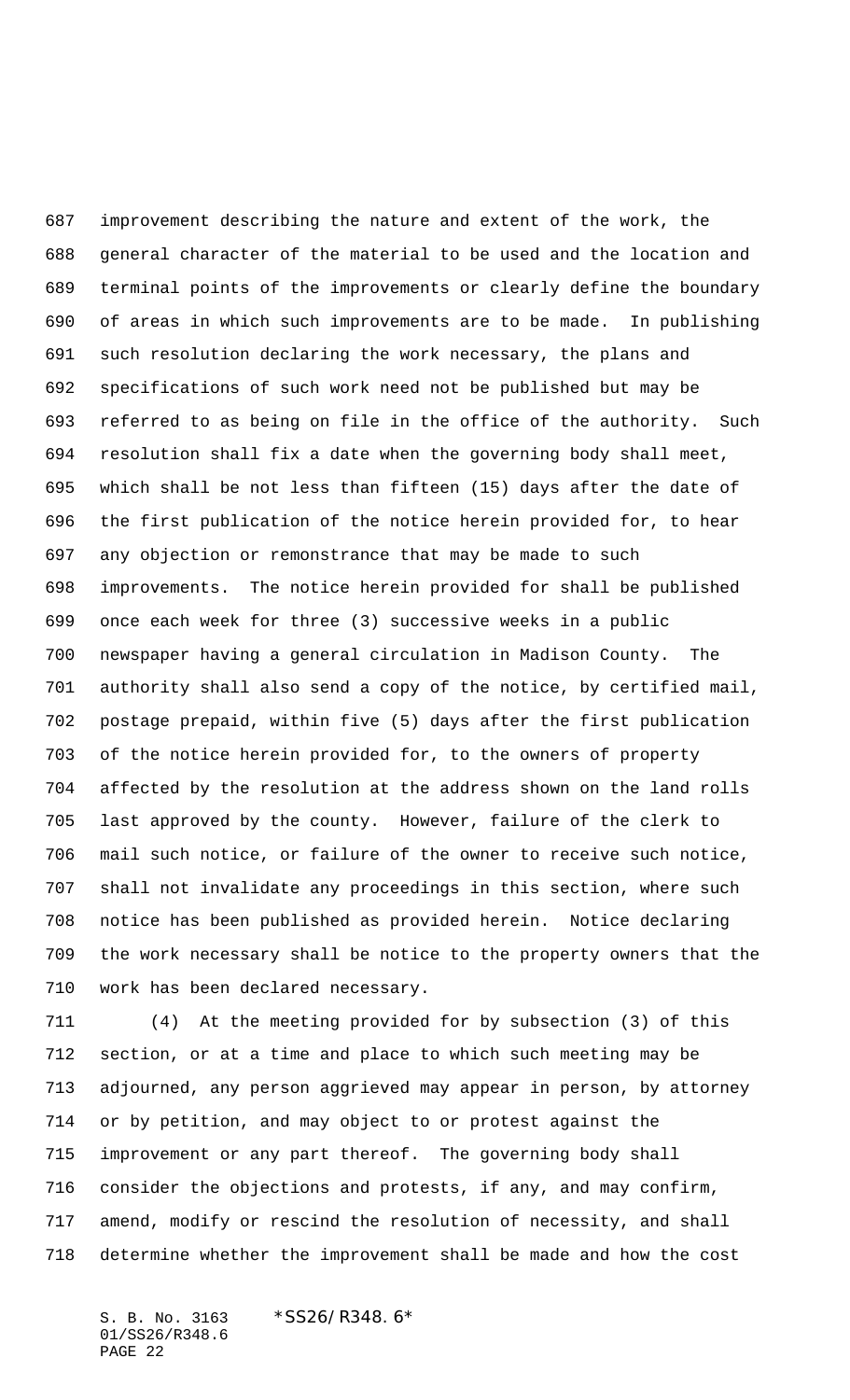shall be paid. The determination of the authority shall be final and conclusive.

 (5) The resolution determining to proceed with the improvements may direct that the cost and expense of the improvements authorized, or such part as the authority shall fix, shall be a charge upon the property benefited. In such resolution the authority shall direct that the whole, or such part of the cost and expense thereof as it shall fix, shall be assessed against the benefited property. The resolution shall define the entire area to be benefited by the improvement and shall direct that the cost be assessed against each lot or parcel of land as the amount of special tax for the owner's part of the cost of the entire improvement.

 (6) The full faith, credit and resource of the authority may be pledged for the payment of the principal and interest on such obligations, and the special assessments levied against the property benefiting from the special improvements to be made hereunder shall be pledged for the payment of such obligations. All funds derived for special assessments levied against the property benefiting from the improvements shall be placed into a special assessment bond fund and shall be used only for the purpose of paying principal and interest on such obligations. Any surplus funds may be invested as provided by law and may be used to pay such obligation at or before maturity.

 (7) The obligations authorized to be issued by this section may be issued at any time after the estimated cost of the improvements shall have been ascertained by the authority and the amount of indebtedness thereby incurred shall not exceed the estimated cost of such improvements.

 (8) All obligations issued pursuant to this section shall mature not longer than twenty (20) years from the date thereof. Other details regarding issuance of the bonds shall be as provided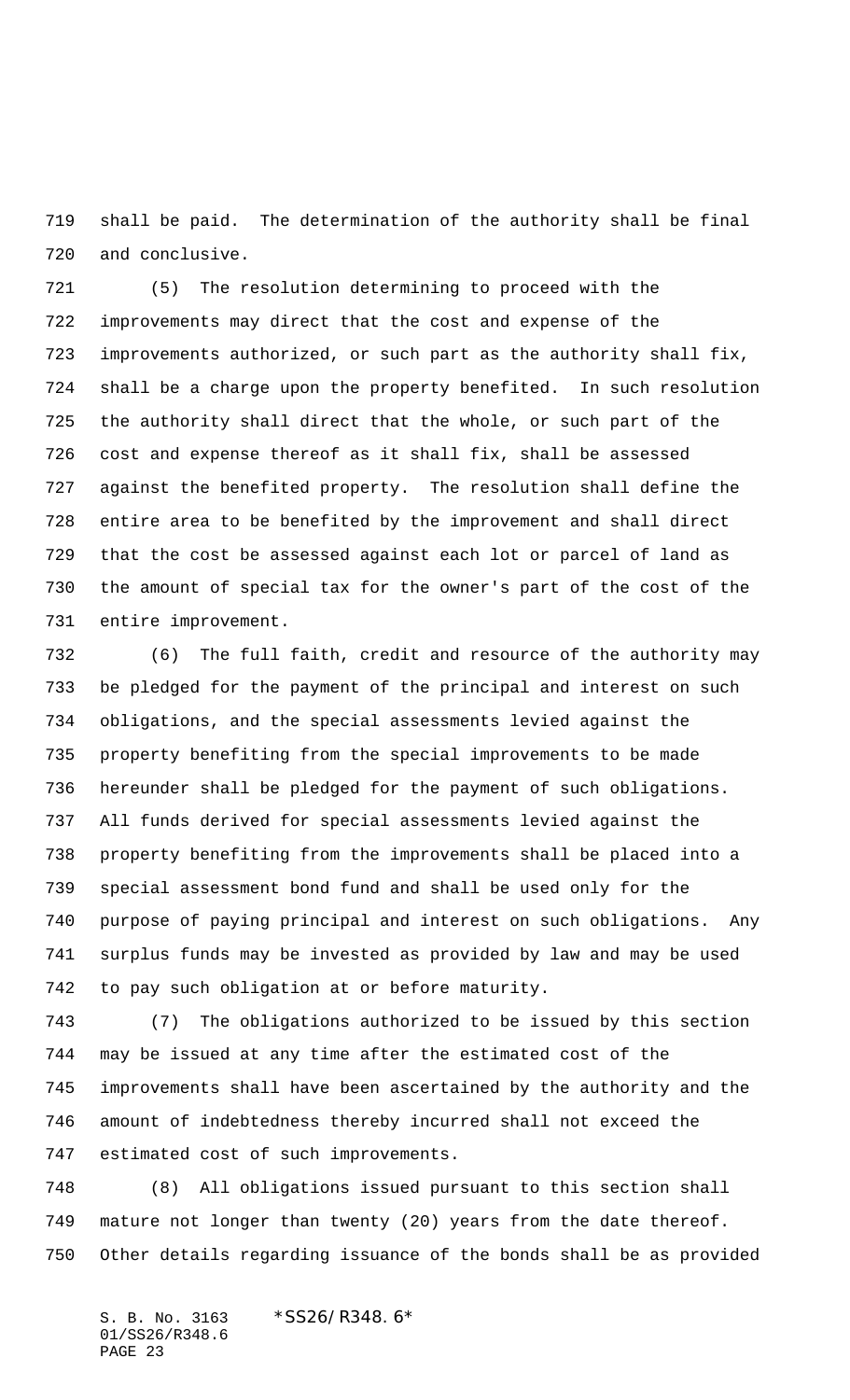in the applicable provisions of Section 12 of this act and such other applicable provisions as appropriate.

 (9) All special assessments levied under the provisions of this section, unless otherwise provided by the authority, shall become due and shall be paid to the Madison County Tax Collector in full within ninety (90) days from the date of confirmation thereof. However, the authority may, by resolution, confer upon the property owners the privilege of paying the assessment in not exceeding twenty (20) installments with interest from the date of the special assessment bonds at the average rate as that fixed in the bonds issued to raise money to pay the cost of the improvements, which is to be paid in whole or in part by the owner of the property benefited thereby. The installments of the assessment shall be due and payable at the same time that the annual real property tax becomes due and payable commencing with the first tax levy which is payable after the issuance of special assessment bonds of such levying authority. The tax collector shall remit payments to the authority within thirty (30) days after receipt thereof.

S. B. No. 3163 \*SS26/R348.6\* 01/SS26/R348.6 PAGE 24 (10) The authority shall annually certify to the tax collector, or other officer charged with the duty of collecting taxes in the area in which the property assessed is located, the annual installment of assessment due for each tract of land against which an assessment has been levied, together with the amount of the interest on all unpaid installments at the average interest rate of the bonds issued to raise money to pay the cost of the improvement, which is to be paid in whole or in part by the owners of property benefited by the proposed improvements. Any property owner who has elected to pay his assessment in installments shall have the right at any time to pay the balance of the assessment against his assessment in full, but in so doing he shall be required to pay all accrued interest thereon. The collector shall thereupon enter upon the annual tax roll of the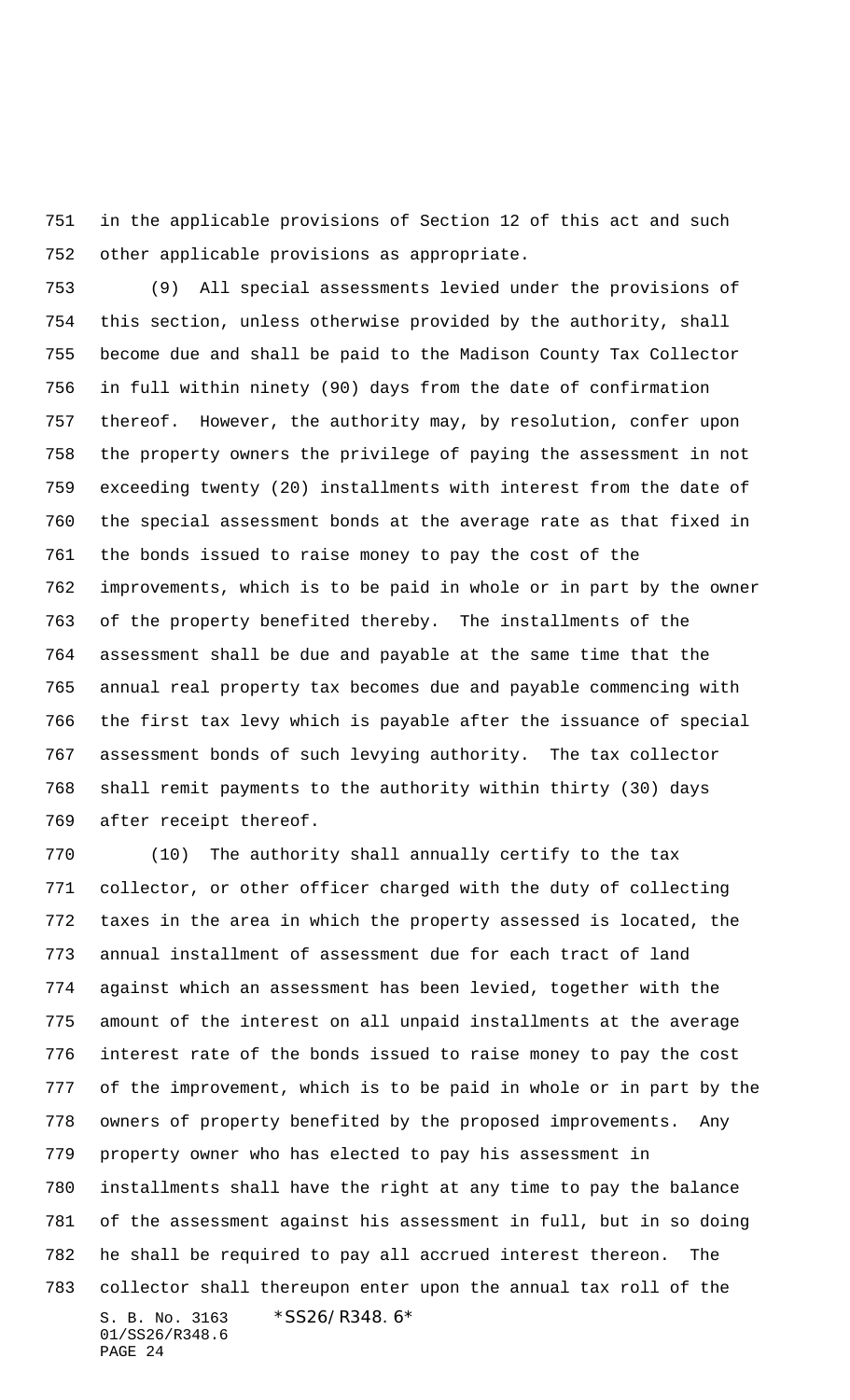county, in a separate column, the amount of the installment and interest to be collected from each tract of land assessed, and the collector shall collect the installment together with the interest on all unpaid installments, at the same time he collects the annual tax.

 (11) (a) If, after the original assessment shall have been made, the owner of the entire lot or parcel of land so assessed in solido desires that a change or division of the assessment be made, then such owner, or other party interested therein, may apply to the Madison County Tax Assessor for a change or division of the assessment.

 (b) If, after the original assessment shall have been made, a portion of any lot or parcel of land so assessed in solido, shall have changed ownership so that no one (1) person is the owner of the entire lot or parcel of land so assessed in solido, then such owner or other party interested therein, may apply to the Madison County Tax Assessor for a change or division of the assessment. Such application shall be in writing, filed with the assessor, under the same notice as provided in Section 21-41-31.

 (c) If the assessor is satisfied that the land in each instance will be adequate security for the assessment placed thereon, and that the rights of the authority will not be adversely affected, he may order the change or divide the assessments as requested. The decision of the assessor as to the right to change or divide assessments may be appealed to the governing body of the authority, whose decision shall be final. Any aggrieved party shall have the right to appeal the decisions of the authority.

S. B. No. 3163 \*SS26/R348.6\* 01/SS26/R348.6 PAGE 25 (12) The provisions of Sections 21-41-7, 21-41-11, 21-41-13, 21-41-15, 21-41-21, 21-41-23, 21-41-25, 21-41-27, 21-41-29, 21-41-31, 21-41-33, 21-41-35, 21-41-37 and 21-41-39 are hereby incorporated by reference for purposes of implementing the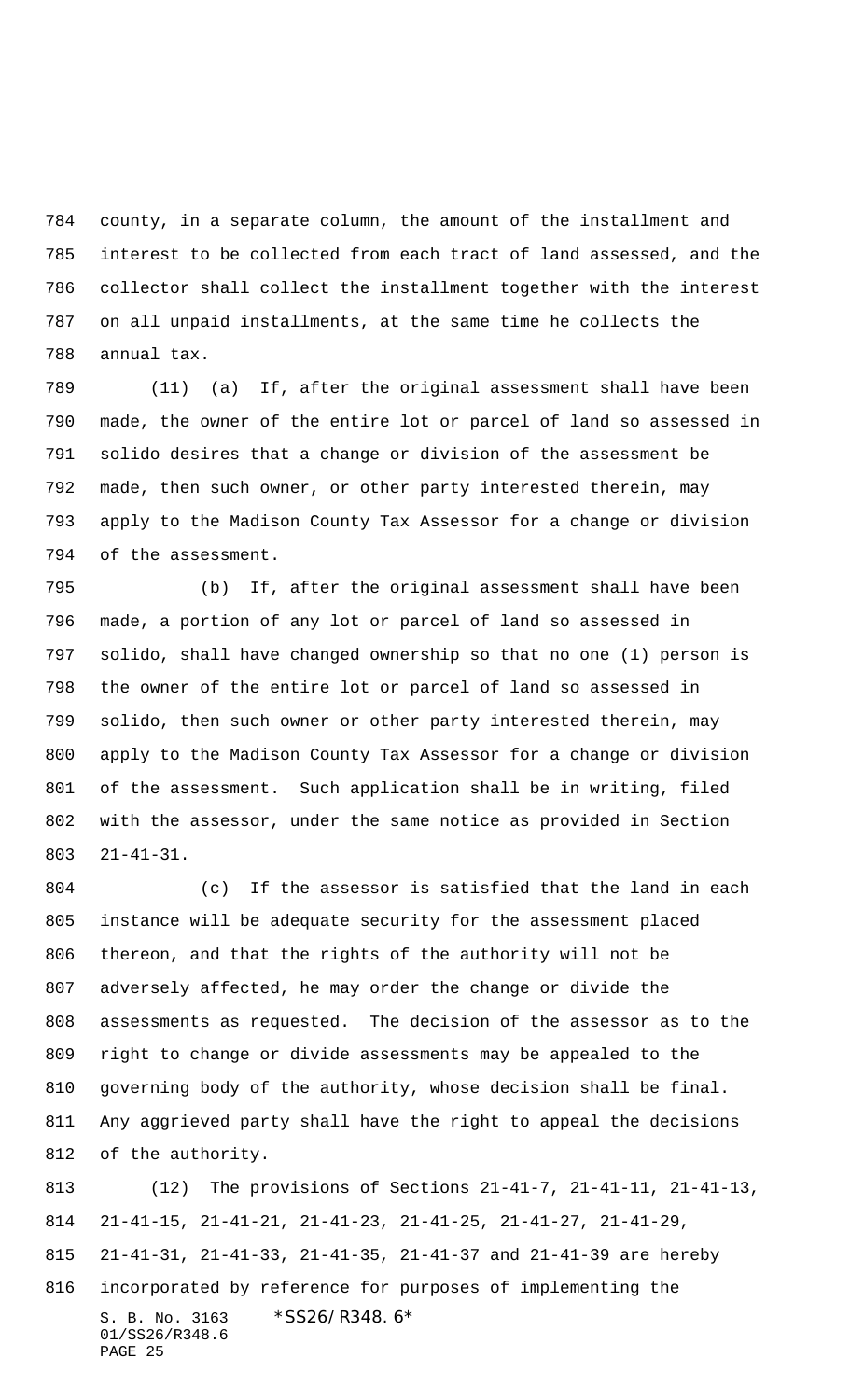authority granted by this section, except that if such provisions conflict with the provisions of this act, the provisions of this act shall prevail. Any authority granted by any reference in such sections to Chapter 41 of Title 21, Mississippi Code of 1972, or any section thereof, shall be effective in granting such authority pursuant to this section. Where appropriate, references to the municipality or any board or official thereof shall be deemed to refer to the authority, its governing body or any official thereof.

 (13) No special assessment or contract for improvements shall be authorized pursuant to this section without the approval of the wastewater services provider whose certificate or statutory service area within which the special assessment and improvement shall occur.

 SECTION 15. All bonds (other than refunding bonds, interim notes and certificates of indebtedness, which may be validated) issued pursuant to this act shall be validated as now provided by law in Sections 31-13-1 through 31-13-11, which constitute the Validation of Public Bonds Act. Such notice shall be published at least once in a newspaper or newspapers having a general circulation within Madison County, Mississippi. Such validation proceedings shall be instituted in the Chancery Court of Madison County. The validity of the bonds so validated, and of the contracts and payments to be made by the public agencies, thereunder constituting security for the bonds, shall be forever conclusive against the authority and the public agencies which are 843 parties to said contracts; and the validity of said bonds and said contracts and the payments to be made thereunder shall never be called in question in any court in this state.

S. B. No. 3163 \*SS26/R348.6\* 01/SS26/R348.6 PAGE 26 SECTION 16. Bonds issued under the provisions of this act shall be payable solely from the revenues or assets of the authority pledged therefor. Each bond issued under this act shall contain on its face thereof a statement to the effect that the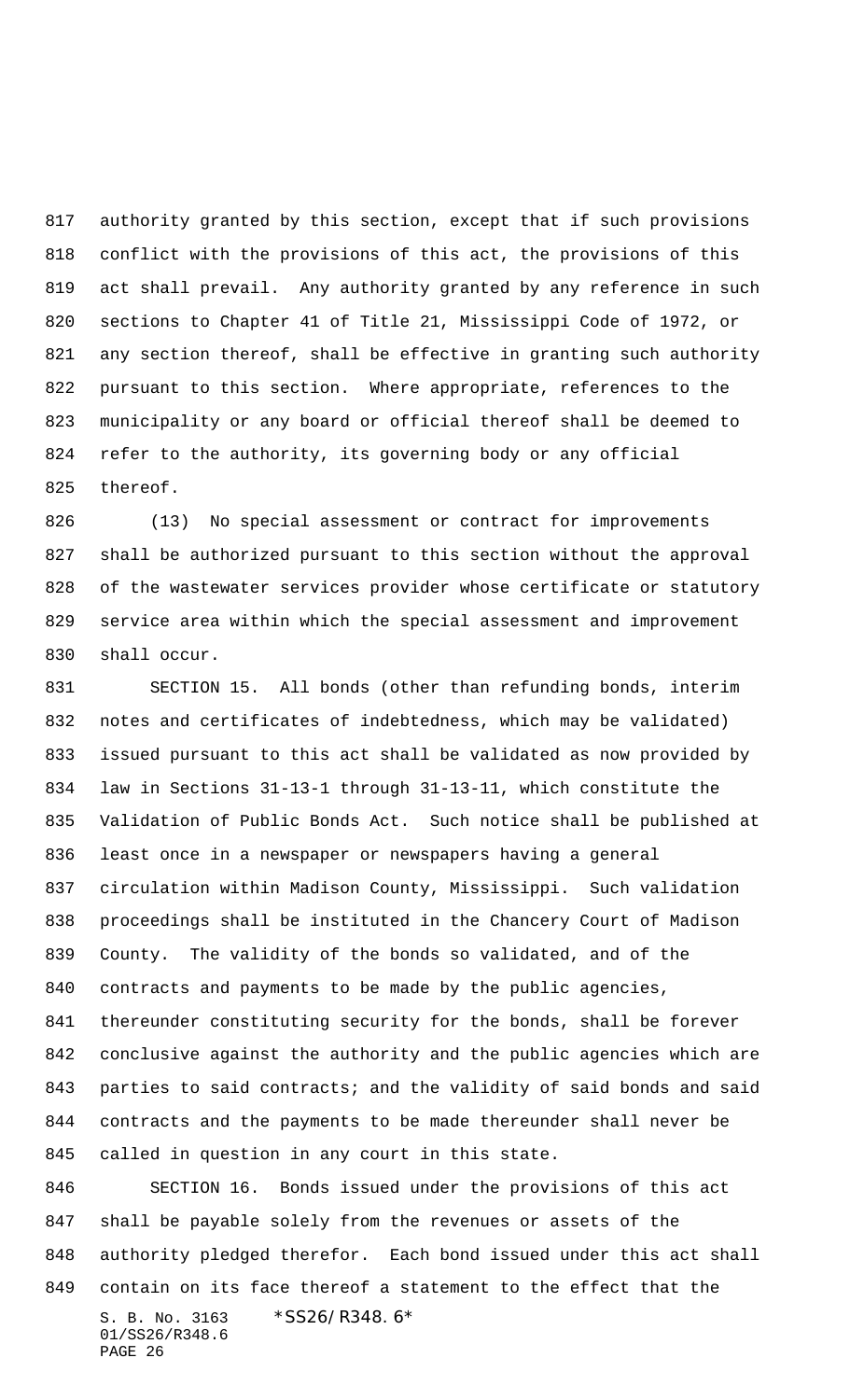authority shall not be obligated to pay the same nor the interest thereon except from the revenues or assets pledged therefor. SECTION 17. The authority shall have power in connection

with the issuance of its bonds to:

 (a) Covenant as to the use of any or all of its property, real or personal.

 (b) Redeem the bonds, to covenant for their redemption and to provide the terms and conditions thereof.

 (c) Covenant to charge rates, fees and charges sufficient to meet operating and maintenance expenses, renewals and replacements, principal and debt service on bonds, creation and maintenance of any reserves required by a bond resolution, trust indenture or other security instrument and to provide for any margins or coverages over and above debt service on the bonds deemed desirable for the marketability of the bonds.

 (d) Covenant and prescribe as to events of default and terms and conditions upon which any or all of its bonds shall become or may be declared due before maturity, as to the terms and conditions upon which such declaration and its consequences may be waived and as to the consequences of default and the remedies of the registered owners of the bonds.

 (e) Covenant as to the mortgage or pledge of, or the grant of a security interest in, any real or personal property and all or any part of the revenues from any wastewater systems, or any part thereof, or any revenue-producing contract or contracts made by the authority with any person to secure the payment of bonds, subject to such agreements with the registered owners of bonds as may then exist.

 (f) Covenant as to the custody, collection, securing, investment and payment of any revenues, assets, monies, funds or property with respect to which the authority may have any rights or interest.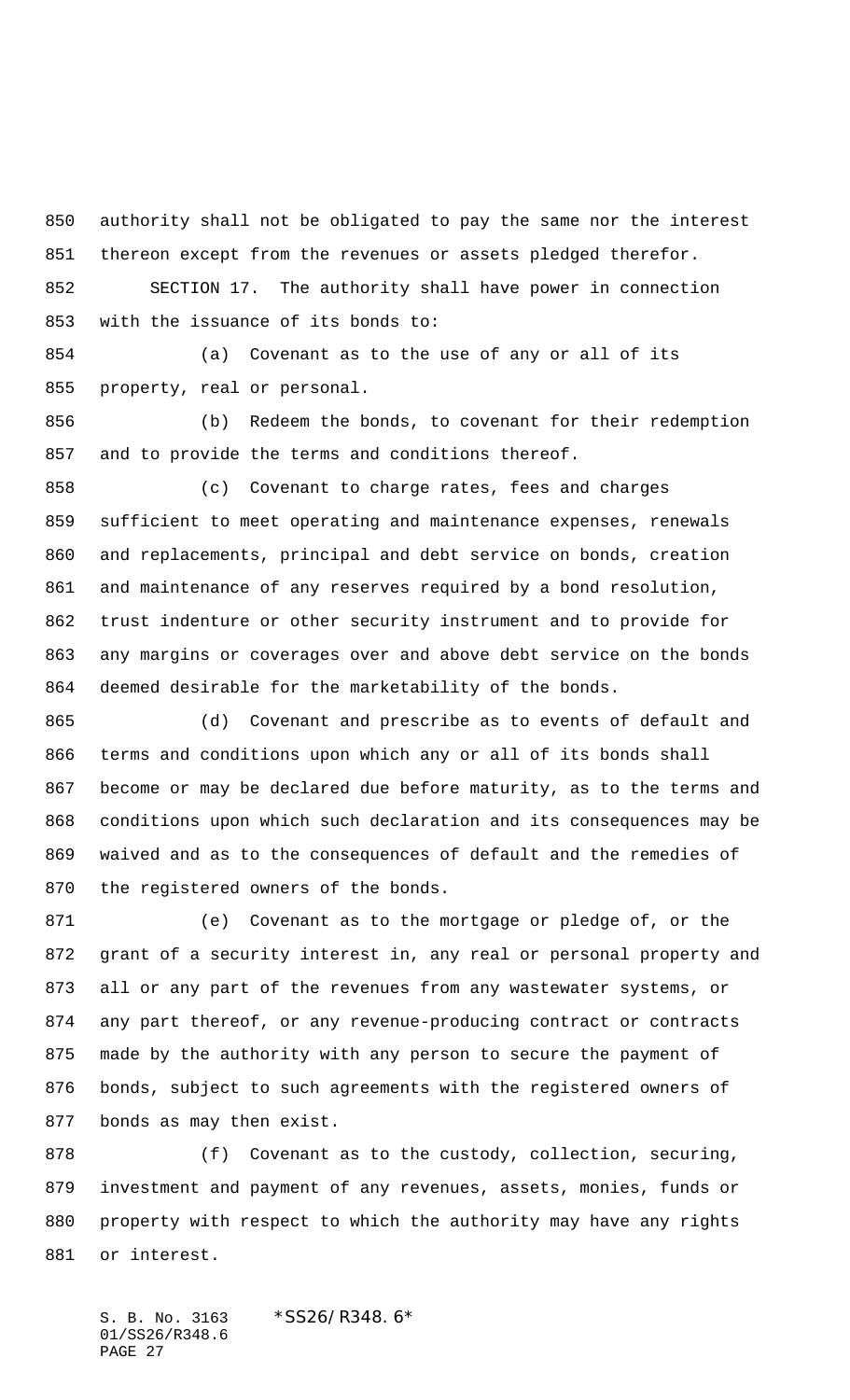(g) Covenant as to the purposes to which the proceeds from the sale of any bonds then or thereafter to be issued may be applied, and the pledge of such proceeds to secure the payment of the bonds.

 (h) Covenant as to the limitations on the issuance of any additional bonds, the terms upon which additional bonds may be issued and secured, and the refunding of outstanding bonds.

 (i) Covenant as to the rank or priority of any bonds with respect to any lien or security.

891 (j) Covenant as to the procedure by which the terms of any contract with, or for the benefit of, the registered owners of bonds may be amended or abrogated, the amount of bonds the registered owners of which must consent thereto, and the manner in which such consent may be given.

 (k) Covenant as to the custody of any of its properties or investments, the safekeeping thereof, the insurance to be carried thereon, and the use and disposition of insurance proceeds.

 (l) Covenant as to the vesting in a trustee or trustees, within or outside the state, of such properties, rights, powers and duties in trust as the authority may determine.

 (m) Covenant as to the appointing and providing for the duties and obligations of a paying agent or paying agents or other fiduciaries within or outside the state.

 (n) Make all other covenants and to do any and all such acts and things as may be necessary or convenient or desirable in order to secure its bonds, or in the absolute discretion of the authority, tend to make the bonds more marketable, notwithstanding 910 that such covenants, acts or things may not be enumerated herein; it being the intention hereof to give the authority the power to do all things in the issuance of bonds and, in the provisions for security thereof, which are not inconsistent with the Constitution

of this state.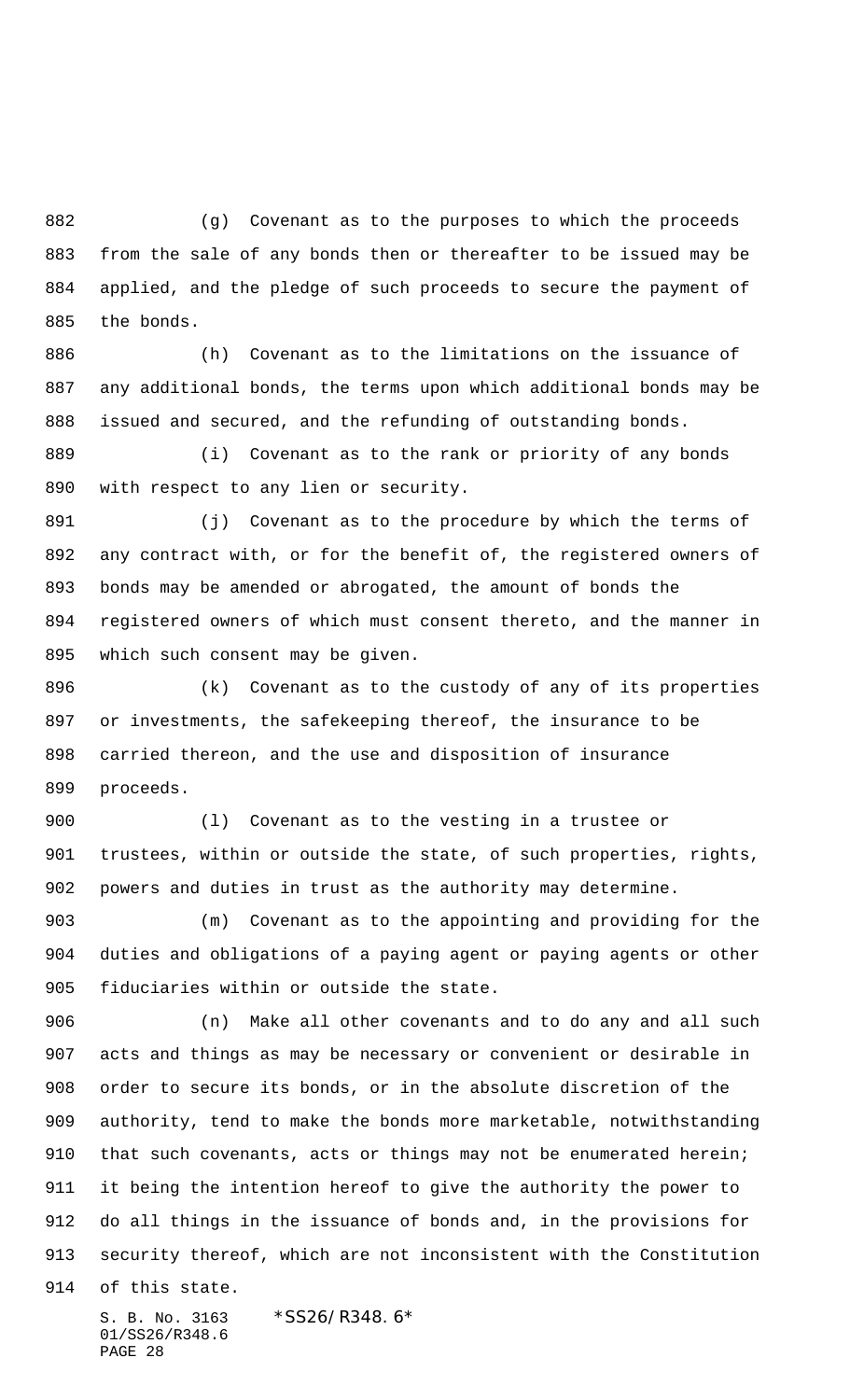(o) Execute all instruments necessary or convenient in the exercise of the powers herein granted or in the performance of covenants or duties, which may contain such covenants and provisions, as any purchaser of the bonds of the authority may reasonably require.

 SECTION 18. For the purposes of satisfying any temporary cash flow demands and deficiencies, and to maintain a working balance for the authority, the Board of Supervisors of Madison County or other providers are authorized to advance, at any time, such funds which, in its discretion, are necessary, or borrow such funds by issuance of notes, for initial capital contribution and to cover start-up costs until such times as sufficient bonds, assets and revenues have been secured to satisfy the needs of the authority for its management, operation and formation. To this end, the Board of Supervisors of Madison County or other providers may advance such funds, or borrow such funds by issuance of notes, under such terms and conditions as may be provided by resolution of the Board of Supervisors of Madison County or other providers, except that each such resolution shall state:

934 (a) The need for the proceeds advanced or borrowed; (b) The amount to be advanced or the amount to be

borrowed;

937 (c) The maximum principal amount of any note issued, the interest rate or maximum interest rate to be incurred and the maturity date of said note.

 In addition, the Board of Supervisors of Madison County or other providers may arrange for lines of credit with any bank, firm or person for the purpose of providing an additional source of repayment for notes issued pursuant to this section. Amounts drawn on a line of credit may be evidenced by negotiable or nonnegotiable notes or other evidences of indebtedness and contain such terms and conditions as the Board of Supervisors of Madison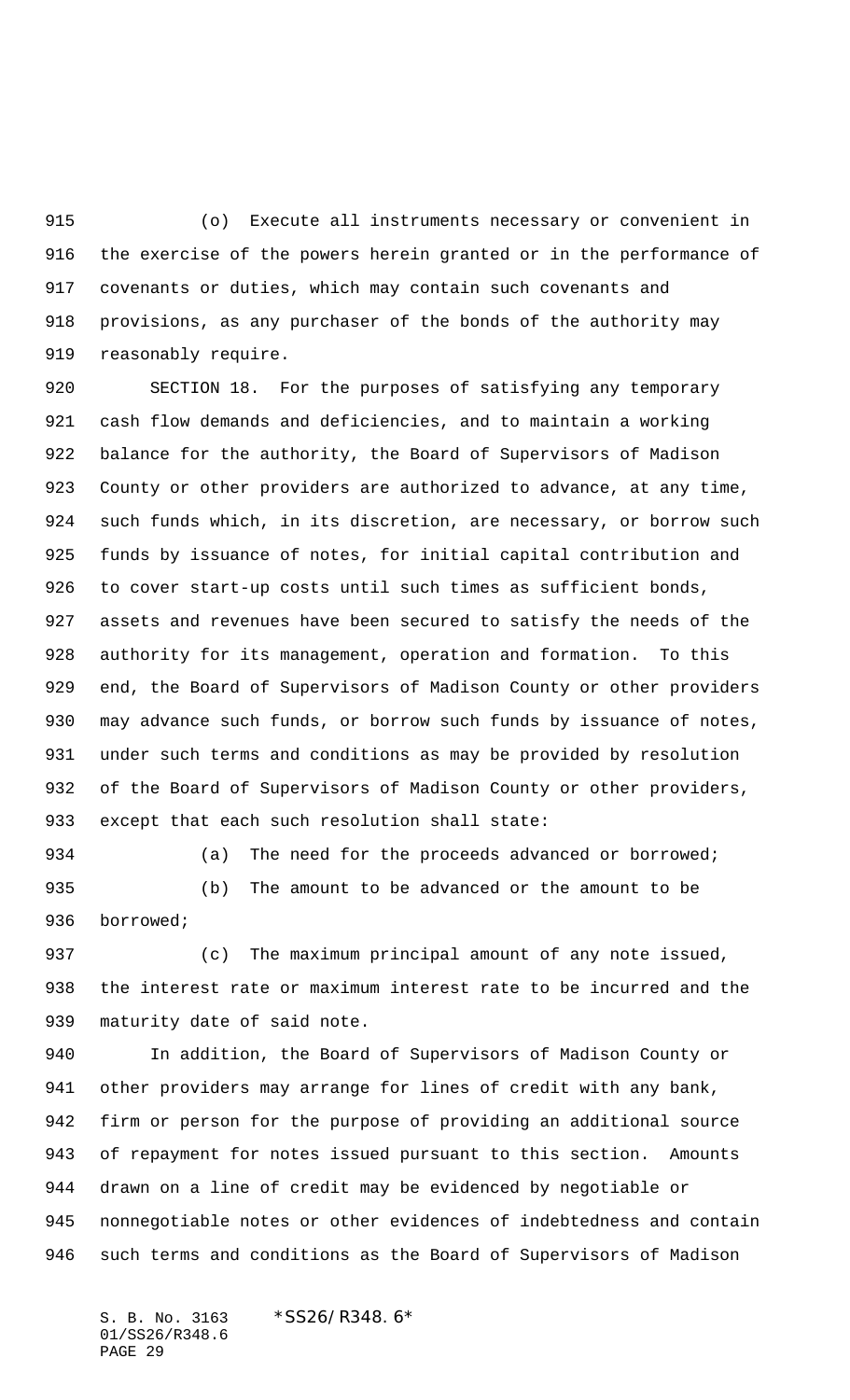County or other providers may authorize in the resolution approving the same.

 The Board of Supervisors of Madison County or other providers may authorize the repayment of such advances, notes, lines of credit and other debt incurred under this section, along with all costs associated with the same, including, but not limited to, rating agency fees, printing costs, legal fees, bank or trust company fees, line of credit fees and other charges to be reimbursed by the authority under such terms and conditions as are reasonable and are to be provided for by resolution of the Board of Supervisors of Madison County or terms agreed upon with other providers.

 Under this section, the board of supervisors shall not have the authority to contribute substantial amounts for capital improvements to the authority from proceeds derived from ad valorem taxes.

S. B. No. 3163 \*SS26/R348.6\* 01/SS26/R348.6 PAGE 30 SECTION 19. The authority, in any authorizing resolution of the board of directors, trust indenture or other security instrument relating to its bonds, may provide for the appointment of a trustee who shall have such powers as are provided therein to represent the registered owners of any issue of bonds in the enforcement or protection of their rights under any such resolution, trust indenture or security instrument. The authority also may provide in such resolution, trust indenture or other security instrument that the trustee, or in the event that the trustee so appointed shall fail or decline to so protect and enforce such registered owners' rights, then such percentage of registered owners as shall be set forth in, and subject to the provisions of, such resolution, trust indenture or other security interest, may petition the court of proper jurisdiction for the appointment of a receiver of the authority's wastewater systems for the revenues of which are pledged to the payment of the principal of and interest on the bonds of such registered owners.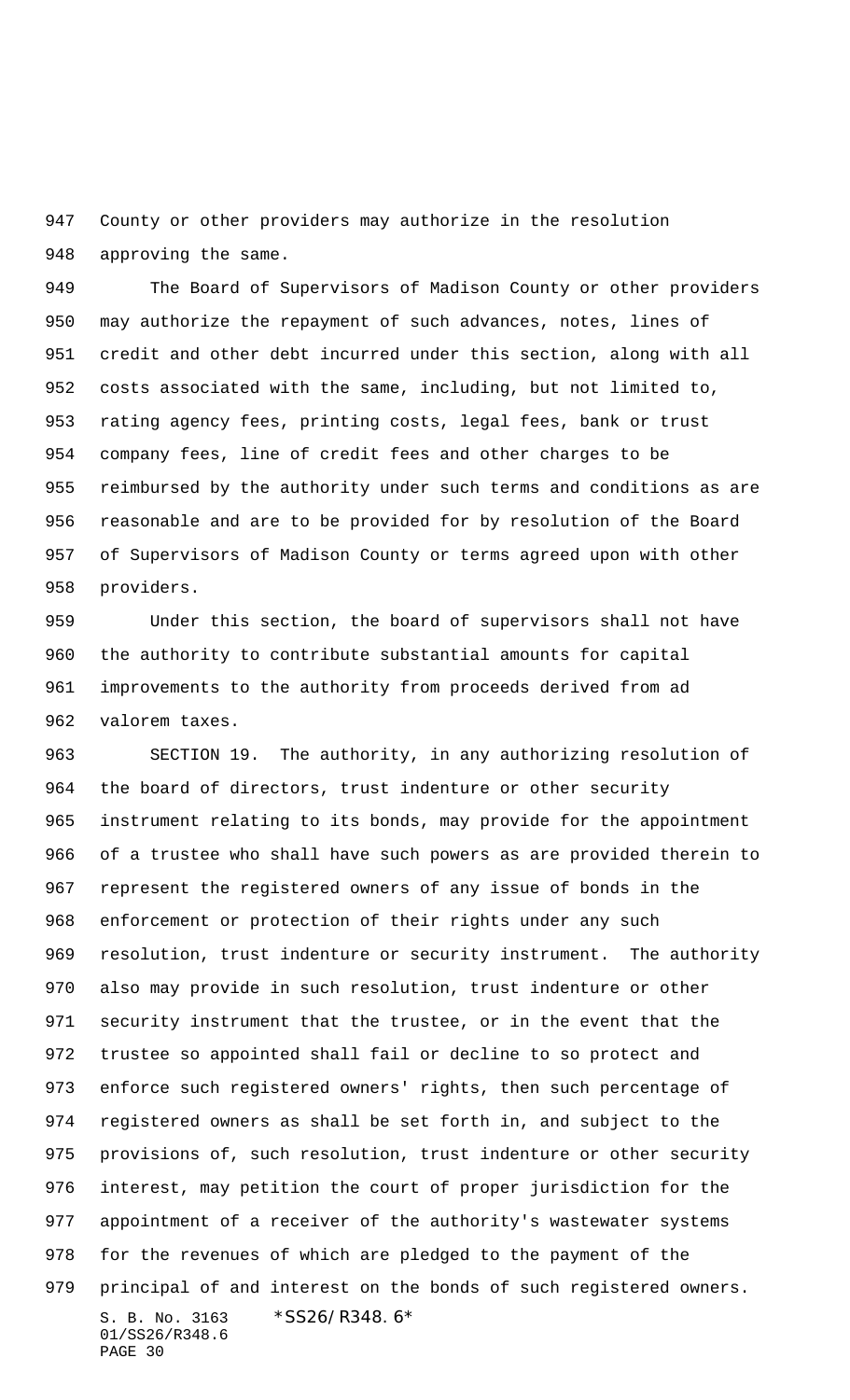Such receiver may exercise any power as may be granted in any such resolution, trust indenture or security instrument to enter upon and take possession of, acquire, construct or reconstruct or operate and maintain the authority's wastewater systems; fix, charge, collect, enforce and receive all revenues derived from 985 such of the wastewater systems; and perform the public duties and carry out the contracts and obligations of the authority in the same manner as the authority itself might do, all under the direction of such court.

 SECTION 20. (1) The exercise of the powers granted by this act will be in all respects for the benefit of the people of the State of Mississippi, for their well-being and prosperity and for the improvement of their social and economic conditions, and the authority shall not be required to pay any tax or assessment on any property owned by the authority under the provisions of this act or upon the income therefrom; nor shall the authority be required to pay any recording fee or transfer tax of any kind on account of instruments recorded by it or on its behalf.

 (2) Any bonds issued by the authority under the provisions of this act, and their transfer and any income derived therefrom, shall at all times be free from taxation by the state or any local unit or political subdivision or other instrumentality of the state, excepting inheritance and gift taxes.

 SECTION 21. All bonds issued under the provisions of this act shall be legal investments for trustees, other fiduciaries, savings banks, trust companies and insurance companies organized under the laws of the State of Mississippi; and such bonds shall be legal securities which may be deposited with and shall be received by all public officers and bodies of the state and all municipalities and other political subdivisions thereof for the purpose of securing the deposit of public funds.

S. B. No. 3163 \*SS26/R348.6\* 01/SS26/R348.6 PAGE 31 SECTION 22. The State of Mississippi hereby covenants with the registered owners of any bonds of the authority that, so long